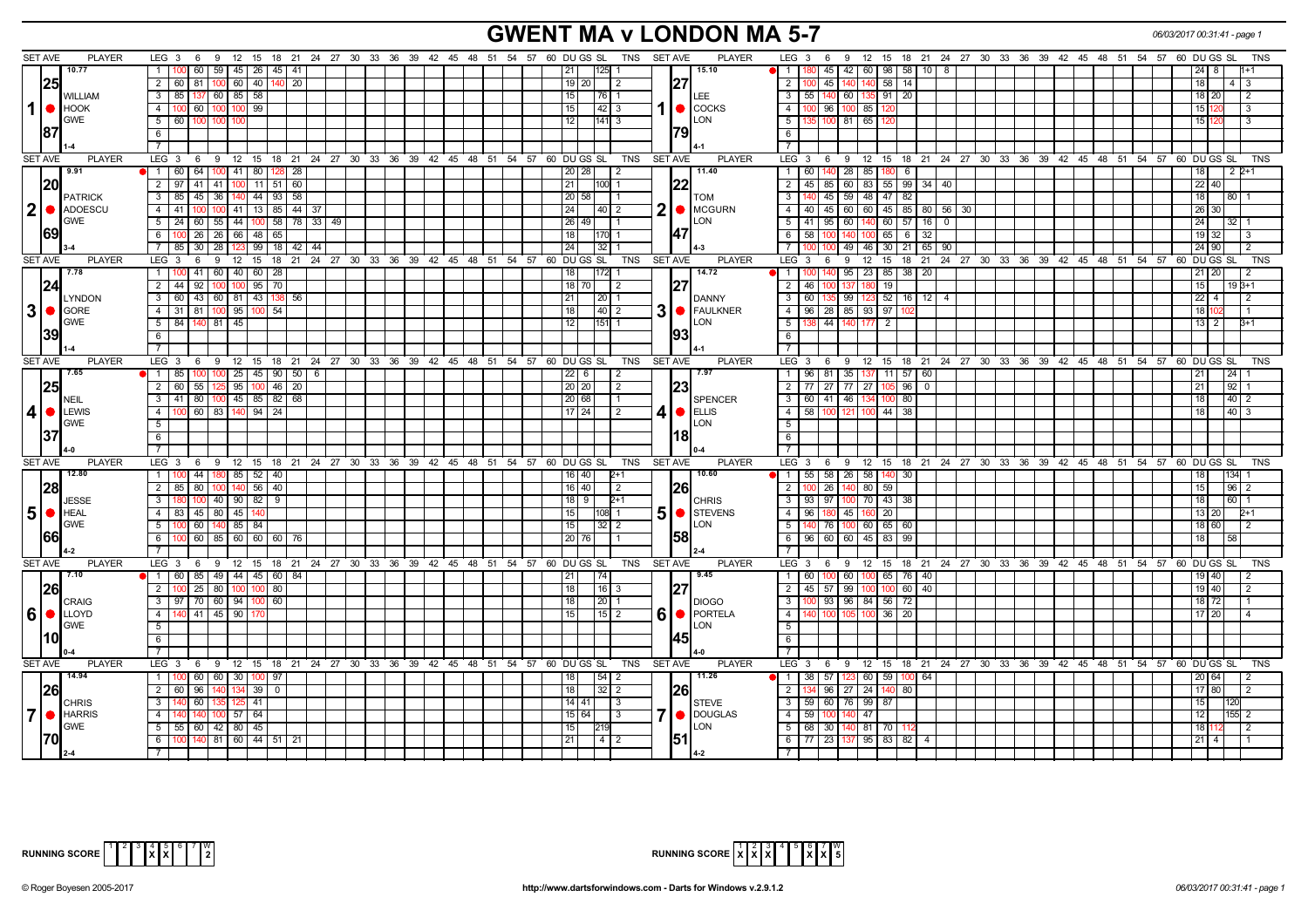# **GWENT MA v LONDON MA 5-7** *06/03/2017 00:31:45 - page 2*

| <b>SET AVE</b> | <b>PLAYER</b>        | LEG $3 \quad 6$                     | 9 12 15 18 21 24 27 30 33 36 39 42 45 48 51 54 57 60 DUGS SL TNS |    |  |                                                      |  |                 |                    |                |   | SET AVE<br><b>PLAYER</b>        | LEG 3<br>9<br>- 6                                                                 |                 |                             |  | 12 15 18 21 24 27 30 33 36 39 42 45 48 51 54 57 60 DUGS SL |  |  |                 | <b>TNS</b>         |
|----------------|----------------------|-------------------------------------|------------------------------------------------------------------|----|--|------------------------------------------------------|--|-----------------|--------------------|----------------|---|---------------------------------|-----------------------------------------------------------------------------------|-----------------|-----------------------------|--|------------------------------------------------------------|--|--|-----------------|--------------------|
|                | 12.92                | 62<br>l 1 I<br>60                   | 68   24<br>121 41<br>125                                         |    |  |                                                      |  |                 | $19$   24          | $\overline{2}$ |   | 8.20                            | 60 61<br>26 I<br>$\mathbf{1}$                                                     | $100$ 25 59     |                             |  |                                                            |  |  | 18              | $170$ 1            |
| 27             |                      | 2 <sup>1</sup><br>60<br><b>1001</b> |                                                                  |    |  |                                                      |  |                 | 15 10              | $\overline{4}$ |   | 24                              | $\overline{2}$<br>85                                                              | 18              |                             |  |                                                            |  |  | 15              | $118$ 3            |
|                | CRAIG                | 3 60 76 1                           | $125$ 100 81 49 8 2                                              |    |  |                                                      |  |                 | $\sqrt{22}$ 2      | $\sqrt{2}$     |   | <b>TOMMY</b>                    | 81 81 60 59 50 46<br>$\mathbf{3}$                                                 |                 |                             |  |                                                            |  |  | l 21 I          | 24 1               |
| 8 ·            | <b>LEWIS</b>         | 140<br>4 I                          | 140 97<br> 18 <br>$\overline{6}$                                 |    |  |                                                      |  |                 | $17$ 6             | -3             | 8 | SANWELL                         | 45   100   45   140   40   86<br>$\overline{4}$                                   |                 |                             |  |                                                            |  |  | 18              | $\sqrt{45}$ 2      |
|                | GWE                  | 5                                   |                                                                  |    |  |                                                      |  |                 |                    |                |   | LON                             | 5                                                                                 |                 |                             |  |                                                            |  |  |                 |                    |
| 145            |                      | 6                                   |                                                                  |    |  |                                                      |  |                 |                    |                |   | 1261                            | $6\overline{6}$                                                                   |                 |                             |  |                                                            |  |  |                 |                    |
|                |                      |                                     |                                                                  |    |  |                                                      |  |                 |                    |                |   |                                 |                                                                                   |                 |                             |  |                                                            |  |  |                 |                    |
| <b>SET AVE</b> | <b>PLAYER</b>        | LEG $3 \quad 6$                     | 9 12 15 18 21 24 27 30 33 36 39 42 45 48 51 54 57 60 DUGS SL     |    |  |                                                      |  |                 |                    | <b>TNS</b>     |   | SET AVE<br><b>PLAYER</b>        | 6 9 12 15 18 21 24 27 30 33 36 39 42 45 48 51 54 57 60 DUGS SL<br>$LEG^{\cdot}$ 3 |                 |                             |  |                                                            |  |  |                 | <b>TNS</b>         |
|                | 8.40                 | 1 100 60                            | $140$ 45 100<br>  39                                             |    |  |                                                      |  | 18              |                    | -2             |   | 12.60                           | 100 100 57 52 32<br>$\blacksquare$<br>60                                          |                 |                             |  |                                                            |  |  | 20 32           |                    |
| 23             |                      | 2 <sup>1</sup>                      | $93$ 81 43 60                                                    |    |  |                                                      |  | $\overline{18}$ |                    | $24 \mid 2$    |   | 127                             | $100$ 59 $76$<br>2<br>66                                                          |                 |                             |  |                                                            |  |  | 18 76           | IЗ                 |
|                | NEIL                 | 55<br>60 60<br>3<br>100             | 41                                                               |    |  |                                                      |  | $\overline{18}$ | 85                 |                |   | <b>GRAHAM</b>                   | $40$   22<br>3                                                                    | 140 39 20       |                             |  |                                                            |  |  | 19 20           |                    |
|                | $9$ $\bullet$ SMITH  | 4 45 85 60 81 140 70 20             |                                                                  |    |  |                                                      |  |                 | 21 20              |                |   | 9 <b>B</b> RACKSTRAW            | 85 60 60 85 38 60<br>$\overline{4}$                                               |                 |                             |  |                                                            |  |  | 18              | 1113               |
|                | <b>GWE</b>           | 60 60<br>$5 \mid 37 \mid$<br>l 100  |                                                                  |    |  |                                                      |  | 12              |                    | $244$ 1        |   | LON                             | 140 83 98 40<br>5                                                                 |                 |                             |  |                                                            |  |  | 13 40           |                    |
| 39             |                      | 6                                   |                                                                  |    |  |                                                      |  |                 |                    |                |   | 1181                            | 6                                                                                 |                 |                             |  |                                                            |  |  |                 |                    |
|                |                      |                                     |                                                                  |    |  |                                                      |  |                 |                    |                |   |                                 | $\overline{7}$                                                                    |                 |                             |  |                                                            |  |  |                 |                    |
| <b>SET AVE</b> | <b>PLAYER</b>        | LEG $3 \quad 6$                     | 9 12 15 18 21 24 27 30 33 36 39 42 45 48 51 54 57                |    |  |                                                      |  | 60 DU GS SL     |                    | <b>TNS</b>     |   | <b>SET AVE</b><br><b>PLAYER</b> | LEG <sub>3</sub><br>- 9<br>- 6                                                    |                 |                             |  | 12 15 18 21 24 27 30 33 36 39 42 45 48 51 54 57            |  |  | 60 DU GS SL     | <b>TNS</b>         |
|                | 11.60                | $\overline{1}$                      | 81 85 41<br>  29   40                                            |    |  |                                                      |  |                 | 20   40            |                |   | 9.15                            | 59<br>$\sqrt{59}$<br>59                                                           | $100$ 84        |                             |  |                                                            |  |  | 18              | 40 2               |
| 30             |                      | 180 96<br>2 I                       | $96$ 42 87                                                       |    |  |                                                      |  |                 | $\overline{14}$ 87 | $1 + 1$        |   | 127                             | 135 80 45 57<br>$\overline{2}$                                                    |                 |                             |  |                                                            |  |  | 15              | $\sqrt{84}$ 2      |
|                | NICK                 | 3 I                                 | $95$ 59 0 32                                                     |    |  |                                                      |  |                 | $18$ 32            | $2+1$          |   | <b>STEVEN</b>                   | 60 180 57 88<br>$\mathbf{3}$                                                      |                 |                             |  |                                                            |  |  | 15 <sup>1</sup> | $162+1$            |
|                | 10   KENNY           | 4 I<br>180 125                      | $135$ 56 5                                                       |    |  |                                                      |  |                 | $14$ 5             | $3+1$          |   | 10 FERGUSON                     | $\overline{4}$<br>25 100 80 100 41                                                |                 |                             |  |                                                            |  |  | 15              | $ 155 $ 2          |
|                | <b>GWE</b>           | 5 <sup>1</sup>                      |                                                                  |    |  |                                                      |  |                 |                    |                |   | LON                             | 5                                                                                 |                 |                             |  |                                                            |  |  |                 |                    |
| 36             |                      | 6                                   |                                                                  |    |  |                                                      |  |                 |                    |                |   | 13                              | 6                                                                                 |                 |                             |  |                                                            |  |  |                 |                    |
|                |                      |                                     |                                                                  |    |  |                                                      |  |                 |                    |                |   |                                 |                                                                                   |                 |                             |  |                                                            |  |  |                 |                    |
| <b>SET AVE</b> | <b>PLAYER</b>        | LEG <sup>3</sup><br>$9 \t12$<br>6   | ີ 15                                                             |    |  | 18 21 24 27 30 33 36 39 42 45 48 51 54 57 60 DUGS SL |  |                 |                    | TNS            |   | SET AVE<br><b>PLAYER</b>        | 12<br>$LEG^{\cdot}$ 3<br>9<br>6                                                   |                 |                             |  | 15 18 21 24 27 30 33 36 39 42 45 48 51 54 57 60 DUGS SL    |  |  |                 | <b>TNS</b>         |
|                | 14.42                | 29<br>140<br>9                      | 62                                                               |    |  |                                                      |  | 18 <sup>1</sup> |                    | 36 3           |   | 8.69                            | 43   40                                                                           | $100$ 84 52     | 42                          |  |                                                            |  |  | 20   42         |                    |
|                |                      | 45                                  | 100 125                                                          |    |  |                                                      |  |                 |                    | 3              |   |                                 | 44                                                                                |                 |                             |  |                                                            |  |  |                 | 146                |
| 25             |                      |                                     | 47<br>8                                                          |    |  |                                                      |  |                 | $16$   8           |                |   | 23                              | $\overline{2}$<br>95<br>$92 \mid 43$<br>-81                                       |                 |                             |  |                                                            |  |  | 15              |                    |
|                | ALAN                 | 60<br>125                           | 85 81<br> 44                                                     |    |  |                                                      |  |                 | 18 106             | 2              |   | <b>PAUL</b>                     | 44<br>3<br>$143$ 100 44                                                           |                 |                             |  |                                                            |  |  | 18 <sup>1</sup> | $\vert 20 \vert 3$ |
| 11             | <b>O</b> WALKER      | 4                                   | 60 60<br>$18$ 18                                                 |    |  |                                                      |  |                 | $20$ 18            | -3             |   | <b>1</b> KILLINGTON             | $\overline{4}$<br>$60 \mid 45$<br>43 <sup>1</sup>                                 | $\overline{22}$ |                             |  |                                                            |  |  | 18              | 52 2               |
|                | <b>GWE</b>           | -44<br>92<br>5 <sup>1</sup>         | 95<br> 84<br>46 20                                               | 20 |  |                                                      |  |                 | 24 20              |                |   | <b>ILON</b>                     | 5<br>-99<br>55   60   97<br>44<br>24                                              |                 | 72 34                       |  |                                                            |  |  | 24              |                    |
| 72             |                      | 6                                   |                                                                  |    |  |                                                      |  |                 |                    |                |   | 1911                            | 6                                                                                 |                 |                             |  |                                                            |  |  |                 |                    |
|                |                      |                                     |                                                                  |    |  |                                                      |  |                 |                    |                |   |                                 |                                                                                   |                 |                             |  |                                                            |  |  |                 |                    |
| <b>SET AVE</b> | <b>PLAYER</b>        | LEG $3 \t6$                         | 9 12 15 18 21 24 27 30 33 36 39 42 45 48 51 54 57 60 DUGS SL     |    |  |                                                      |  |                 |                    | <b>TNS</b>     |   | SET AVE<br><b>PLAYER</b>        | $LEG^3$ 3<br>9<br>- 6                                                             |                 |                             |  | 12 15 18 21 24 27 30 33 36 39 42 45 48 51 54 57 60 DUGS SL |  |  |                 | <b>TNS</b>         |
|                | 4.31                 | $43 \mid 81$<br>● 1 1<br>54 I       | $42 \mid 59 \mid 50 \mid 60$                                     |    |  |                                                      |  | 21              |                    |                |   | 8.55                            | 45<br>43<br>$\mathbf{1}$<br>-41<br>177 I                                          | 100 79          | - 16                        |  |                                                            |  |  | 20   16         | $D+1$              |
| 21             |                      |                                     | 47 58<br>60 96                                                   |    |  |                                                      |  | 18              |                    | 40 2           |   | 124                             | $\overline{2}$<br>96<br>75 97 23 81<br>40 l                                       |                 | 89                          |  |                                                            |  |  | 21 89           |                    |
|                | <b>NATHAN</b>        | 81<br>60<br>3                       | 80 45<br>68 36<br>131                                            |    |  |                                                      |  |                 | $.19$ 36           |                |   | <b>NICKY</b>                    | 58<br>$\mathbf{3}$<br>55<br>60<br>-137                                            | 86<br>65        |                             |  |                                                            |  |  | 18              | l 40 I 1           |
|                | $12$ $\bullet$ PERRY | 43 57 60 41 58<br>4 I               |                                                                  |    |  |                                                      |  | 15              | 242                |                |   | $ 20$ TURNER                    | $22$   24   14<br>$\overline{4}$<br>126                                           |                 |                             |  |                                                            |  |  | 17 14           | $B+1$              |
|                | <b>GWE</b>           | $5 \mid 57 \mid 84$                 | 59 100 93 90 09                                                  |    |  |                                                      |  | 27              |                    | 8              |   | LON                             | 5<br>41 I<br>43 81                                                                |                 | 60   84   18   98   58   18 |  |                                                            |  |  | 25 18           |                    |
| 03             |                      |                                     |                                                                  |    |  |                                                      |  |                 |                    |                |   | 141I                            | -6                                                                                |                 |                             |  |                                                            |  |  |                 |                    |
|                |                      |                                     |                                                                  |    |  |                                                      |  |                 |                    |                |   |                                 |                                                                                   |                 |                             |  |                                                            |  |  |                 |                    |
|                |                      |                                     |                                                                  |    |  |                                                      |  |                 |                    |                |   |                                 |                                                                                   |                 |                             |  |                                                            |  |  |                 |                    |

**X** 5 **X**

 $\begin{bmatrix} 6 & 7 & 8 & 9 & 10 & 11 & 12 \ & \mathbf{X} & \mathbf{X} & \mathbf{X} \end{bmatrix}$ 

 **OP: Nick Kenny 30.36 OP: Danny Faulkner 27.93**



**RUNNING SCORE** <sup>12</sup>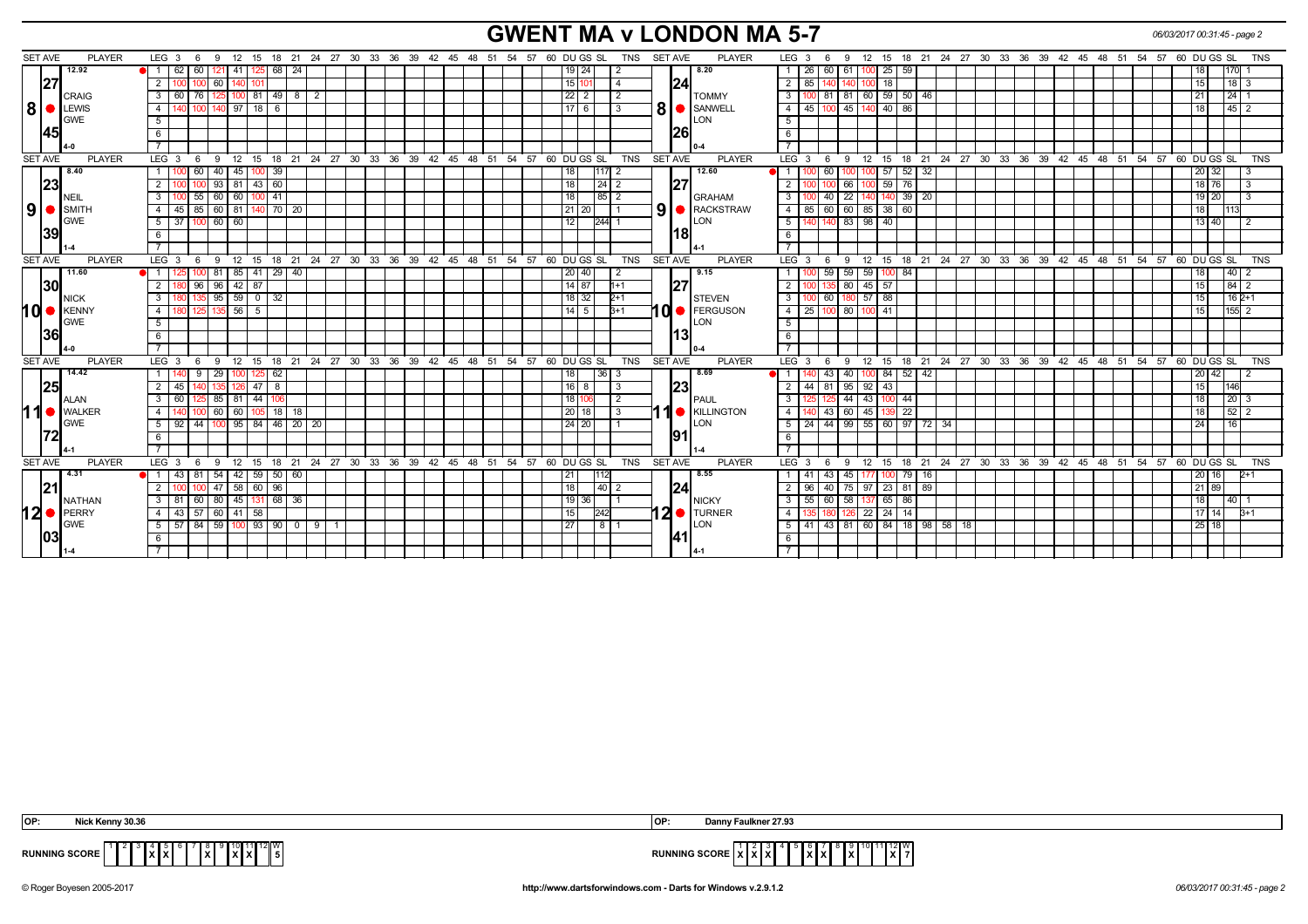#### **GWENT MA v LONDON MA 5-7** *06/03/2017 00:31:47 - page 3*

#### **GWENT MA PLAYER W/L LWON LOST AVE TAVE PTS DRTS TON TON+ 180 TONS** William Hook | L | 1 | 4 | 25.87 | 10.77 | 2121 | 82 | 9 | 1 | 0 | 10 Patrick Adoescu | L | 3 | 4 | 20.69 | 9.91 | 3165 | 153 | 8 | 1 | 0 | 9 Lyndon Gore | L | 1 | 4 | 24.39 | 7.78 | 2122 | 87 | 6 | 1 | 0 | 7 Neil Lewis | W | 4 | 0 | 25.37 | 7.65 | 2004 | 79 | 6 | 1 | 0 | 7 Jesse Heal | W | 4 | 2 | 28.66 | 12.80 | 2866 | 100 | 5 | 3 | 2 | 10+2 Craig Lloyd | L | 0 | 4 | 26.10 | 7.10 | 1879 | 72 | 4 | 2 | 0 | 6 Chris Harris | L | 2 | 4 | 26.70 | 14.94 | 2697 | 101 | 7 | 5 | 0 | 12 Craig Lewis | W | 4 | 0 | 27.45 | 12.92 | 2004 | 73 | 8 | 3 | 0 | 11 Neil Smith L 1 4 23.39 8.40 2035 87 7 1 0 8 Nick Kenny | W | 4 | 0 | 30.36 | 11.60 | 2004 | 66 | 5 | 0 | 3 | 8+3 Alan Walker | W | 4 | 1 | 25.72 | 14.42 | 2469 | 96 | 9 | 3 | 0 | 12 Nathan Perry | L | 1 | 4 | 21.03 | 4.31 | 2103 | 100 | 4 | 0 | 0 | 4 TOTALS L 29 31 25.06 0.00 27469 1096 78 21 5 104+5 **LONDON MA PLAYER W/L LWON LOST AVE TAVE PTS DRTS TON TON+ 180 TONS** Lee Cocks | W | 4 | 1 | 27.79 | 15.10 | 2501 | 90 | 8 | 3 | 1 | 12+1 Tom McGurn | W | 4 | 3 | 22.47 | 11.40 | 3393 | 151 | 4 | 4 | 1 | 9+1 Danny Faulkner W 4 1 27.93 14.72 2486 89 7 3 1 11+2 Spencer Ellis | L | 0 | 4 | 23.18 | 7.97 | 1808 | 78 | 7 | 0 | 0 | 7 7 Chris Stevens L 2 4 26.58 10.60 2658 100 3 4 1 8+1<br>Diogo Portela W 4 0 27.45 9.45 2004 73 8 1 0 9 Diogo Portela | W | 4 | 0 | 27.45 | 9.45 | 2004 | 73 | 8 | 1 | 0 | 9 Steve Douglas W 4 2 26.51 11.26 2731 103 6 3 0 9 Tommy Sanwell L 0 4 24.26 8.20 1747 72 4 3 0 7 Graham Rackstraw W 4 1 27.18 12.60 2392 88 7 4 0 11<br>Steven Ferguson L 0 4 27.13 9.15 1709 63 7 0 1 8+1 Steven Ferguson L 0 4 27.13 9.15 1709 63 7 0 1 8+<br>Paul Killington L 1 4 23.91 8.69 2271 95 5 2 0 7 Paul Killington | L | 1 | 4 | 23.91 | 8.69 | 2271 | 95 | 5 | 2 | 0 | 7 Nicky Turner | W | 4 | 1 | 24.41 | 8.55 | 2465 | 101 | 4 | 1 | 1 | 6+2 TOTALS W 31 29 25.53 0.00 28165 1103 70 28 6 104+8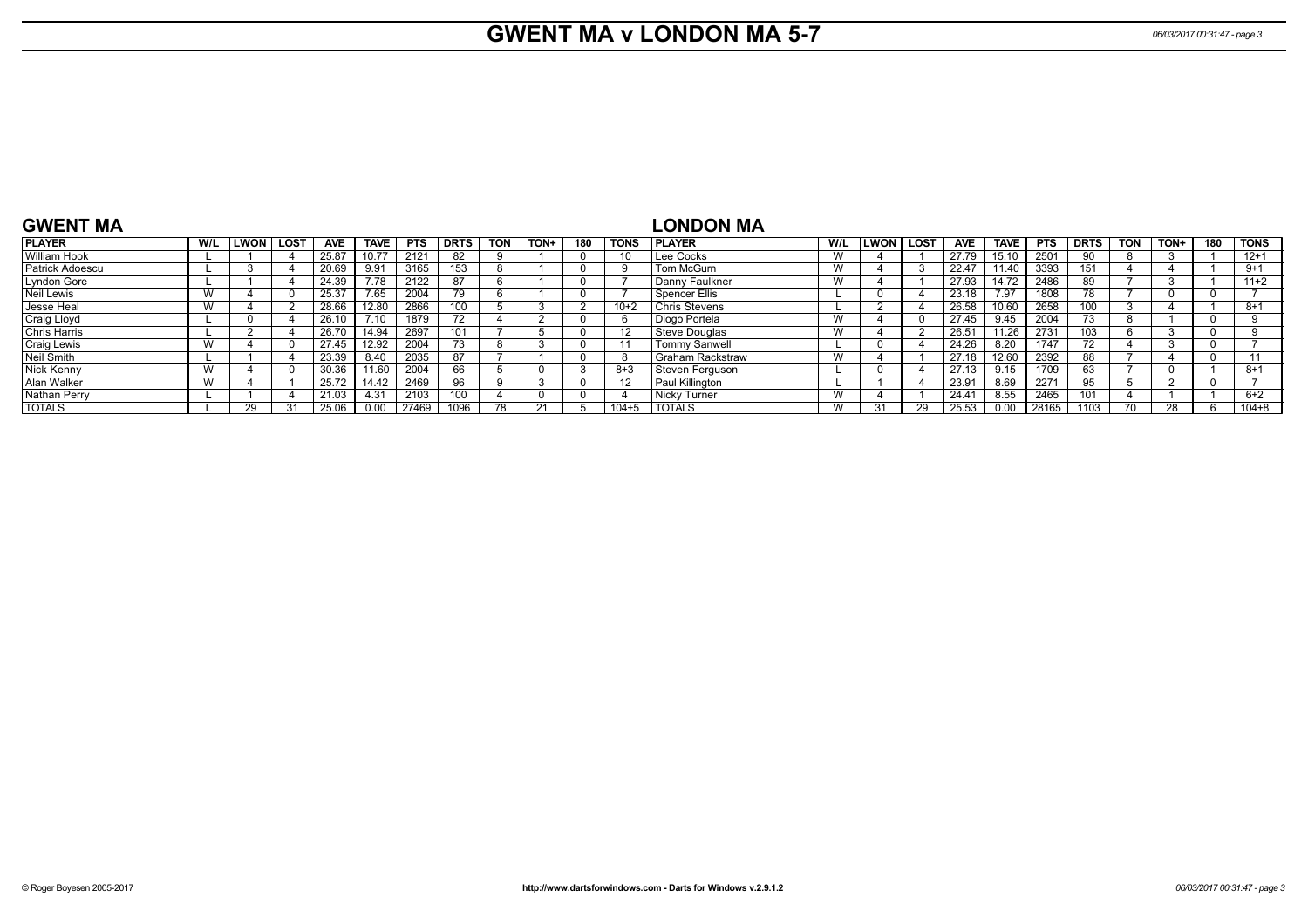### **GWENT WA v LONDON WA 2-4** *CONDON WA 2-4 <i>OGOS2017 00:31:54 - page 1*

| <b>SET AVE</b><br><b>PLAYER</b> | LEG <sub>3</sub><br>12<br>6<br>-9          | 18 21<br>24<br>15                                            | 27 30 33 36 39 42 45 48 51 54 57    |                                |                        |           |          | 60 DU GS SL<br><b>TNS</b>       | <b>SET AVE</b><br><b>PLAYER</b>                                                                   | LEG 3<br>12<br>9                                               | 18<br>15              |                                       | 21 24 27 30 33 36 39 42 45 48 51 54 57 |                     |                  |            |          | 60 DU GS SL                                                | <b>TNS</b> |
|---------------------------------|--------------------------------------------|--------------------------------------------------------------|-------------------------------------|--------------------------------|------------------------|-----------|----------|---------------------------------|---------------------------------------------------------------------------------------------------|----------------------------------------------------------------|-----------------------|---------------------------------------|----------------------------------------|---------------------|------------------|------------|----------|------------------------------------------------------------|------------|
| 4.20<br>l19l                    | 60<br>60<br>60<br>60 I                     | 66<br>83<br>$\sqrt{26}$<br>54                                | -32                                 |                                |                        |           |          | 25 32                           | 8.69                                                                                              | 26<br>60                                                       | 50                    | $30 \mid 6$<br>$\mathbf 0$            |                                        |                     |                  |            |          | 4   3                                                      |            |
| TRACEY                          | 2 <sup>1</sup><br>45<br>36<br>$-43$<br>45  | 40<br>60<br>52                                               |                                     |                                |                        |           |          | 24 40                           | $\overline{\left. \rule{0pt}{2.4pt} \right }$ 20 $\left. \rule{0pt}{2.4pt} \right _{\text{DEBS}}$ | 29<br>45<br>45 85                                              | 60<br>45              |                                       |                                        |                     |                  |            |          | 92 1<br>21                                                 |            |
| 1<br>HICKEY                     | $3 \mid 81$<br>45<br>85 41                 | $\overline{0}$<br>$141$ 36<br>140 I                          | $8 \mid 12$                         |                                |                        |           |          | $ 30\rangle$<br>12 <sub>1</sub> | <b>WATLING</b>                                                                                    | 66<br>3<br>41<br>45                                            |                       | 26   85   60   34   24   40   40   40 |                                        |                     |                  |            |          | 31 40                                                      |            |
| <b>GWE</b><br>104               | 45<br>60 81 41<br>4<br>100                 | 98                                                           |                                     |                                |                        |           |          | 18<br>$76$   1                  | 95 <sup>LON</sup>                                                                                 | 93<br>$\overline{4}$<br>81<br>83<br>$45 \mid 137$              | 62                    |                                       |                                        |                     |                  |            |          | 18 62                                                      |            |
|                                 | $45$ 60 $26$<br>5   26   60                |                                                              |                                     |                                |                        |           |          | 284<br>15                       | 3-2                                                                                               | 65 84 45<br>5<br>1001100                                       |                       |                                       |                                        |                     |                  |            |          | 18 10                                                      |            |
| <b>SET AVE</b><br><b>PLAYER</b> | LEG <sub>3</sub><br>9<br>12<br>6           | $^{\circ}$ 21<br>24<br>15<br>18                              | 27<br>$30^{\circ}$                  | 33 36 39                       | 42 45 48 51 54 57      |           |          | 60 DU GS SL<br><b>TNS</b>       | <b>SET AVE</b><br>PLAYER                                                                          | $LEG \ 3$<br>12<br>9                                           | 21<br>15<br>18        | 24                                    | 27 30 33 36 39 42 45 48 51 54 57       |                     |                  |            |          | 60 DU GS SL                                                | <b>TNS</b> |
| 4.37                            | 54<br>60<br>41<br>45                       | 60<br>55<br>53<br>57                                         | $36$ 0                              |                                |                        |           |          | 40<br>30                        | 4.70                                                                                              | 40<br>$\overline{70}$ 41<br>-33<br>-60                         |                       | 31<br>$\mathbf{0}$                    | 12                                     |                     |                  |            |          | 28 12                                                      |            |
| 19 <br>JAN                      | 2<br>$92$ 37 60<br>60                      | 60 67                                                        |                                     |                                |                        |           |          | $\overline{21}$<br>25           | $\left  18 \right _{\text{LYNNE}}$                                                                | $\overline{2}$<br>$40$ 60<br>45<br>$120$ 45                    | 41 110 40             |                                       |                                        |                     |                  |            |          | 23 40                                                      | l 2        |
| $\boldsymbol{2}$<br>ROBBINS     | 3 <sup>1</sup><br>54<br>41<br>60           | 58<br>56<br>32<br>100                                        |                                     |                                |                        |           |          | 22 <br>32<br>l 2                | 2<br><b>BIONDINI</b>                                                                              | 28<br>$\mathbf{3}$<br>55<br>60<br>60 40                        | 80<br>26              |                                       |                                        |                     |                  |            |          | 21<br>152                                                  |            |
| <b>GWE</b>                      | 45 <br> 45 60 98 <br>4 I                   | $30 \mid 45$<br>9                                            |                                     |                                |                        |           |          | $\overline{27}$<br>25           | $\overline{\phantom{a}}$ 16 $\overline{\phantom{a}}$ LON                                          | 40<br>$\overline{4}$<br>$26 \mid 41$<br>$141$ 95               |                       | 41 100 41 60 16                       |                                        |                     |                  |            |          | 30 16                                                      |            |
| $-3$                            | $5-1$                                      |                                                              |                                     |                                |                        |           |          |                                 |                                                                                                   | 5                                                              |                       |                                       |                                        |                     |                  |            |          |                                                            |            |
| <b>SET AVE</b><br><b>PLAYER</b> | LEG 3<br>- 6                               | 9 12 15 18 21 24 27 30 33 36 39 42 45 48 51 54 57 60 DUGS SL |                                     |                                |                        |           |          | <b>TNS</b>                      | <b>SET AVE</b><br><b>PLAYER</b>                                                                   | LEG 3<br>9<br>- 6                                              |                       |                                       |                                        |                     |                  |            |          | 12 15 18 21 24 27 30 33 36 39 42 45 48 51 54 57 60 DUGS SL | <b>TNS</b> |
| 5.14                            | 66<br>85<br>60                             | 32<br>60<br>69<br>29                                         |                                     |                                |                        |           |          | 24 32                           | 4.00                                                                                              | $\blacksquare$ 1<br>60<br>45   48                              | 29                    | $45 \mid 84$                          |                                        |                     |                  |            |          | 20 <br>24                                                  |            |
| l18l<br><b>AMANDA</b>           | 2 I<br>85<br>60<br>60<br>81                | 32<br>80<br>56<br>47                                         |                                     |                                |                        |           |          | 22 32                           | <b>STEPH</b>                                                                                      | 46<br>$30 \mid 57$<br>2<br>43<br>45                            | 60<br>100             |                                       |                                        |                     |                  |            |          | $1120$ 1<br>21                                             |            |
| 3<br>ROSSER                     | 3 <sup>1</sup><br>60<br>41                 | 20<br>59<br>40<br>100                                        |                                     |                                |                        |           |          | 24<br>20                        | 3 <sup>1</sup><br>STUTLEY                                                                         | 60<br>22<br>$\mathbf{3}$<br>28<br>41                           | 60<br>80              | $96$ 58<br>56                         |                                        |                     |                  |            |          | 27 56                                                      |            |
| <b>GWE</b><br> 41               | 60<br>45<br>81<br>45  <br>$\overline{4}$   | 18<br>60<br>60                                               | - 0                                 |                                |                        |           |          | 27<br>18                        | 22                                                                                                | 80<br>$\overline{4}$<br>57<br>60                               | 72<br>  39<br>43      | 32<br>18                              |                                        |                     |                  |            |          | 26 32                                                      |            |
| $3-2$                           | 60<br>5<br>45<br>60                        | 38<br>28<br>41<br>43                                         | $16$ 60<br>6                        | $\overline{\mathbf{0}}$<br>l 4 |                        |           |          | 37<br>$\overline{4}$            |                                                                                                   | 5<br>41<br>60                                                  | 40<br>  85<br>45      | 10<br>45                              | 15 <sup>1</sup><br>3                   | $\mathbf{0}$<br>- 6 |                  |            |          | 39 <sup>°</sup><br>611                                     |            |
| <b>SET AVE</b><br><b>PLAYER</b> | LEG <sub>3</sub><br>9<br>12<br>6           | 21<br>24<br>15<br>18                                         | $^{\circ}$ 27<br>$30^{\circ}$<br>33 | $36 \t39$                      | 42 45 48 51 54 57      |           |          | 60 DU GS SL<br><b>TNS</b>       | <b>SET AVE</b><br><b>PLAYER</b>                                                                   | <b>LEG</b><br>$\mathbf{3}$<br>12<br>$\mathbf{Q}$<br>-6         | 15<br>18<br>21        | 27<br>24                              | 33<br>$30^{\circ}$                     |                     |                  |            |          | 36 39 42 45 48 51 54 57 60 DUGS SL                         | <b>TNS</b> |
| 4.65                            | 60<br>36 I<br>37                           | 85<br>41 60<br>41                                            | 80                                  |                                |                        |           |          | 20<br>27                        | 5.43                                                                                              | 26<br>45 99<br>22                                              | 44<br>87              | 40<br>117                             |                                        |                     |                  |            |          | 26 40                                                      |            |
| 21 <br><b>CHRIS</b>             | 64<br>2 <sup>1</sup><br>21<br>60 80        | 44<br>$60 \mid 60$                                           |                                     |                                |                        |           |          | $\sqrt{21}$<br>112              | $\bm{\mathsf{19}}\vert_{\mathsf{TAMMY}}$                                                          | $\overline{2}$<br>92<br>$41 \mid 55$<br>36<br>l 41             | 87<br>100 I           | 49                                    |                                        |                     |                  |            |          | 24 49                                                      |            |
| 4<br>SAVVERY                    | 40<br>81<br>3                              | 68<br>$27$ 60                                                |                                     |                                |                        |           |          | 20 <br>60                       | 41<br>MACKENZIE                                                                                   | 63<br>$\mathbf{3}$<br>60<br>l 41<br>100                        | 40<br>-122            |                                       |                                        |                     |                  |            |          | $\sqrt{75}$ 2<br>18 <sup>1</sup>                           |            |
| <b>GWE</b><br>100               | 83<br>60<br>40<br>$\overline{4}$           | 60<br>60<br>58<br>40                                         |                                     |                                |                        |           |          | 22<br>40                        | $77$ <sup>LON</sup>                                                                               | 55<br>45<br>60<br>$\overline{4}$<br>60                         | 60<br>$\overline{60}$ | 45 76                                 |                                        |                     |                  |            |          | 40<br>24                                                   |            |
|                                 | 45<br>5 I<br>60                            | 40<br>-41<br>93                                              |                                     |                                |                        |           |          | 23 40                           | l 2-3                                                                                             | 81<br>5<br>26<br>26                                            | 60<br>26<br>-26       |                                       |                                        |                     |                  |            |          | $156$ 1<br>21                                              |            |
| <b>SET AVE</b><br><b>PLAYER</b> | LEG <sub>3</sub><br>-9<br>12               | 24<br>21<br>15<br>18                                         | 30<br>33<br>27                      | 36<br>39                       | $42 \quad 45 \quad 48$ | 51        | 54 57    | 60 DUGS SL<br><b>TNS</b>        | <b>SET AVE</b><br><b>PLAYER</b>                                                                   | LEG <sup>'</sup><br>12<br>- 3<br>9                             | 21<br>18<br>15        | 24<br>27                              | $30^{\circ}$<br>$33^\circ$             | 36                  | $39 \t 42 \t 45$ | 48<br>່ 51 | 54<br>57 | $60$ DU GS SL                                              | <b>TNS</b> |
| 8.59                            |                                            | 62<br>10                                                     |                                     |                                |                        |           |          | 22                              | 8.55                                                                                              | 45<br>60                                                       | 45<br>45<br>83        | 32                                    |                                        |                     |                  |            |          | 32 <br>24                                                  |            |
| 119<br><b>KIMBERLEY</b>         | 45<br>32<br>2 I<br>60                      | 60<br>100 60<br>44                                           |                                     |                                |                        |           |          | 23 60<br>$\sqrt{2}$             | $21$ LEANNE                                                                                       | 60<br>40   85<br>$\overline{2}$<br>30                          | 85<br>41              |                                       |                                        |                     |                  |            |          | 16011<br>21                                                |            |
| 5 <sup>1</sup><br><b>WALKER</b> | 80<br>60<br>45<br>3 <sup>1</sup><br>60     | 26<br>44<br>70                                               |                                     |                                |                        |           |          | 21<br>116                       | 5 <sup>1</sup><br><b>O</b> TOPPER                                                                 | $\mathbf{3}$<br>45<br>95                                       | 44 51 40<br>26        |                                       |                                        |                     |                  |            |          | 22 40                                                      | l 2        |
| <b>GWE</b><br>180               | $\overline{22}$<br>45<br>34<br>45<br>4     | 60<br>$\sqrt{25}$<br>59<br>55                                | 60                                  |                                |                        |           |          | $\overline{27}$<br>96           | $17$ <sup>LON</sup>                                                                               | 60<br>85 60<br>$\overline{4}$<br>60                            | 48                    | $28$ 0 20                             |                                        |                     |                  |            |          | $25$ 20                                                    |            |
|                                 | 43<br>5                                    | 45                                                           |                                     |                                |                        |           |          | $362+1$<br>21                   |                                                                                                   | 5<br>40<br>45                                                  | 12                    |                                       |                                        |                     |                  |            |          | $22 \quad 4$                                               |            |
| <b>SET AVE</b><br><b>PLAYER</b> | LEG <sub>3</sub><br><sub>9</sub>           | 24<br>18<br>21<br>15                                         | 27<br>30<br>33                      | 36<br>39                       | 42<br>45               | -48<br>51 | 54<br>57 | 60 DU GS SL<br><b>TNS</b>       | SET AVE<br><b>PLAYER</b>                                                                          | LEG <sup>'</sup><br>12<br>3                                    | 21<br>18<br>15        | 24 27                                 | 33<br>36<br>30                         | $39 \t 42$          | 45               | 48<br>51   | 54<br>57 | 60 DU GS SL                                                | <b>TNS</b> |
| 4.38                            | 45<br>60<br>26                             | 45<br>44                                                     |                                     |                                |                        |           |          | 21<br>66                        | 5.40                                                                                              | 40<br>81<br>60                                                 | 60<br>20              |                                       |                                        |                     |                  |            |          | $21 \overline{20}$                                         |            |
| l18l<br><b>SUSAN</b>            | 90<br>2 <sup>1</sup><br>41                 | 32<br> 44<br>24                                              | $20$ 16                             |                                |                        |           |          | 30<br>$4 \mid 2$                | $\bm{\left  \mathbf{20} \right }_{\mathsf{CARLY}}$                                                | $\overline{2}$<br>40<br>$26 \mid 60$<br>55                     | 37                    | 81 9 26 27 40                         |                                        |                     |                  |            |          | 31   40                                                    |            |
| 6<br>BAILEY                     | 45   45   45   21   41  <br>3 <sup>1</sup> | 85 85<br>80                                                  |                                     |                                |                        |           |          | 54<br>24                        | 6<br><b>O</b> TOWNSEND                                                                            | $\overline{\mathbf{3}}$<br>$45 \mid 41 \mid$<br>60   83<br>100 | 100 I                 | 32   40                               |                                        |                     |                  |            |          | 22 40                                                      |            |
|                                 |                                            |                                                              |                                     |                                |                        |           |          |                                 |                                                                                                   |                                                                |                       |                                       |                                        |                     |                  |            |          |                                                            |            |
| <b>GWE</b>                      | $\overline{4}$                             |                                                              |                                     |                                |                        |           |          |                                 | LON                                                                                               | $\overline{4}$                                                 |                       |                                       |                                        |                     |                  |            |          |                                                            |            |
| 39<br>0-3                       | 5 <sup>1</sup>                             |                                                              |                                     |                                |                        |           |          |                                 | 31                                                                                                | 5                                                              |                       |                                       |                                        |                     |                  |            |          |                                                            |            |

 **OP: Chris Savvery 21.00 OP: Leanne Topper 21.17**

**X** 4 **X**

 $\sqrt{\frac{w}{2}}$ 



**RUNNING SCORE**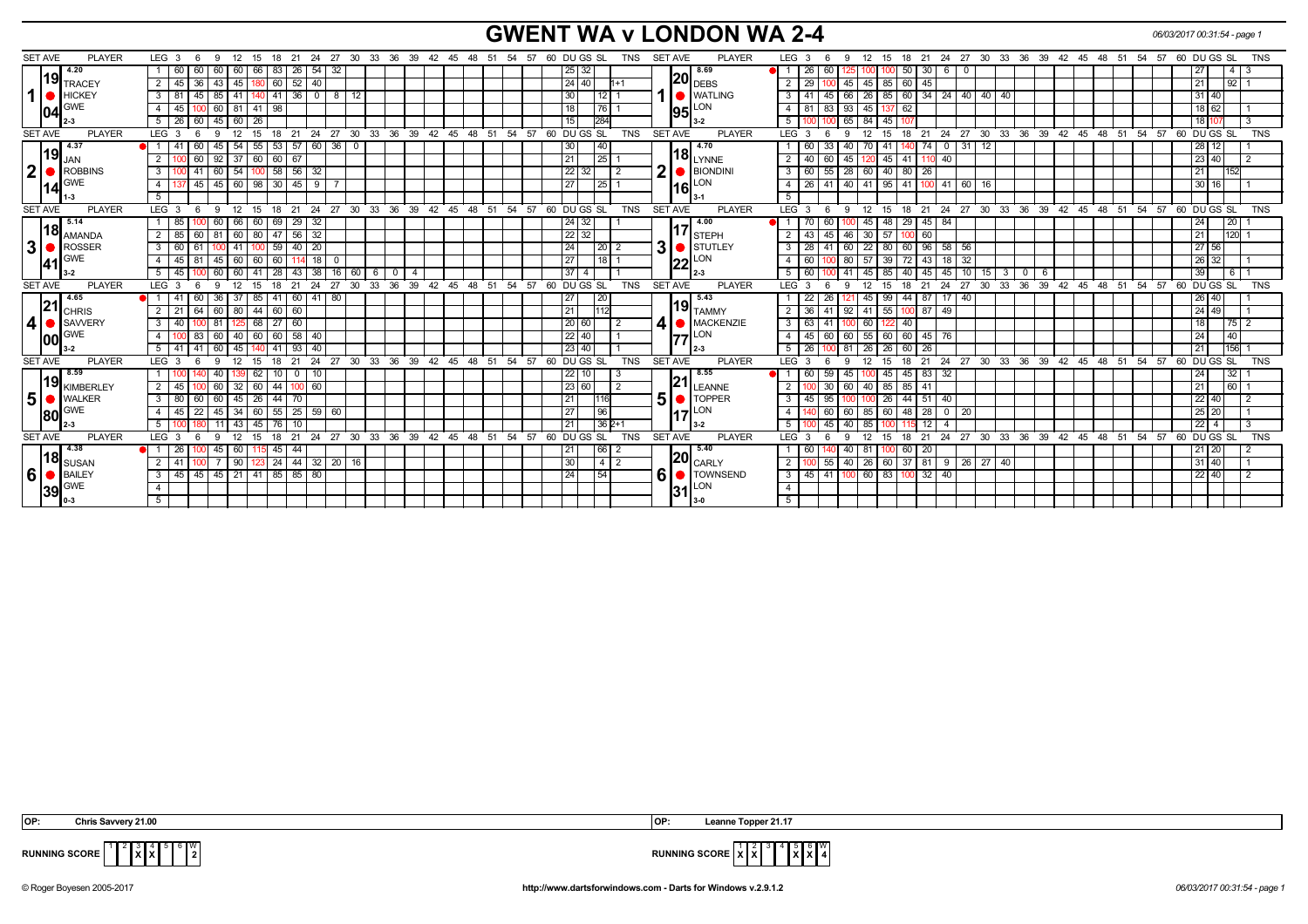TOTALS W 16 11 19.50 0.00 12770 655 31 3 0 34

| <b>GWENT WA</b>      |           |             |                  |                |             |            |             |            |      |     |             | <b>LONDON WA</b>  |     |             |             |                   |             |            |             |            |      |     |             |
|----------------------|-----------|-------------|------------------|----------------|-------------|------------|-------------|------------|------|-----|-------------|-------------------|-----|-------------|-------------|-------------------|-------------|------------|-------------|------------|------|-----|-------------|
| <b>PLAYER</b>        | W/L       | <b>LWON</b> | LOS <sub>1</sub> | <b>AVE</b>     | <b>TAVE</b> | <b>PTS</b> | <b>DRTS</b> | <b>TON</b> | TON+ | 180 | <b>TONS</b> | <b>I PLAYER</b>   | W/L | <b>LWON</b> | <b>LOST</b> | <b>AVE</b>        | <b>TAVE</b> | <b>PTS</b> | <b>DRTS</b> | <b>TON</b> | TON+ | 180 | <b>TONS</b> |
| <b>Tracey Hickey</b> |           |             |                  | 19.04          | 4.20        | 2133       | 112         |            |      |     | $3+$        | ' Debs Watling    |     |             |             | 20.95             | 8.69        | 2409       |             |            |      |     |             |
| Jan Robbins          |           |             |                  | 19.14          | 1.37        | 1914       |             |            |      |     |             | ' vnne Biondini   |     |             |             | 18.16             | 4.70        | 1852       |             |            |      |     |             |
| l Amanda Rosser      | <b>VV</b> |             |                  | $18.4^{\circ}$ | 5.14        | 2467       | 134         |            |      |     |             | Steph Stutlev     |     |             |             | 17.22             | 4.00        | 2359       |             |            |      |     |             |
| Chris Savvery        |           |             |                  |                | 4.65        | 2373       | 113         |            |      |     |             | Γammγ Mackenzie   |     |             |             | 19.77             | 5.43        | 2234       | 112<br>10.  |            |      |     |             |
| Kimberley Walker     |           |             |                  | 19.80          | 8.59        | 2257       | 114         |            |      |     | $7+$        | Leanne Topper     |     |             |             |                   | 8.55        | 2413       | 114         |            |      |     |             |
| l Susan Bailev       |           |             |                  | 18.39          | 1.38        | 1379       |             |            |      |     |             | Townsend<br>Carlv |     |             |             | 20.3 <sup>4</sup> | 5.40        | 1503       |             |            |      |     |             |

#### **GWENT WA**

TOTALS L 11 16 19.33 0.00 12523 648 22 3 2 27+2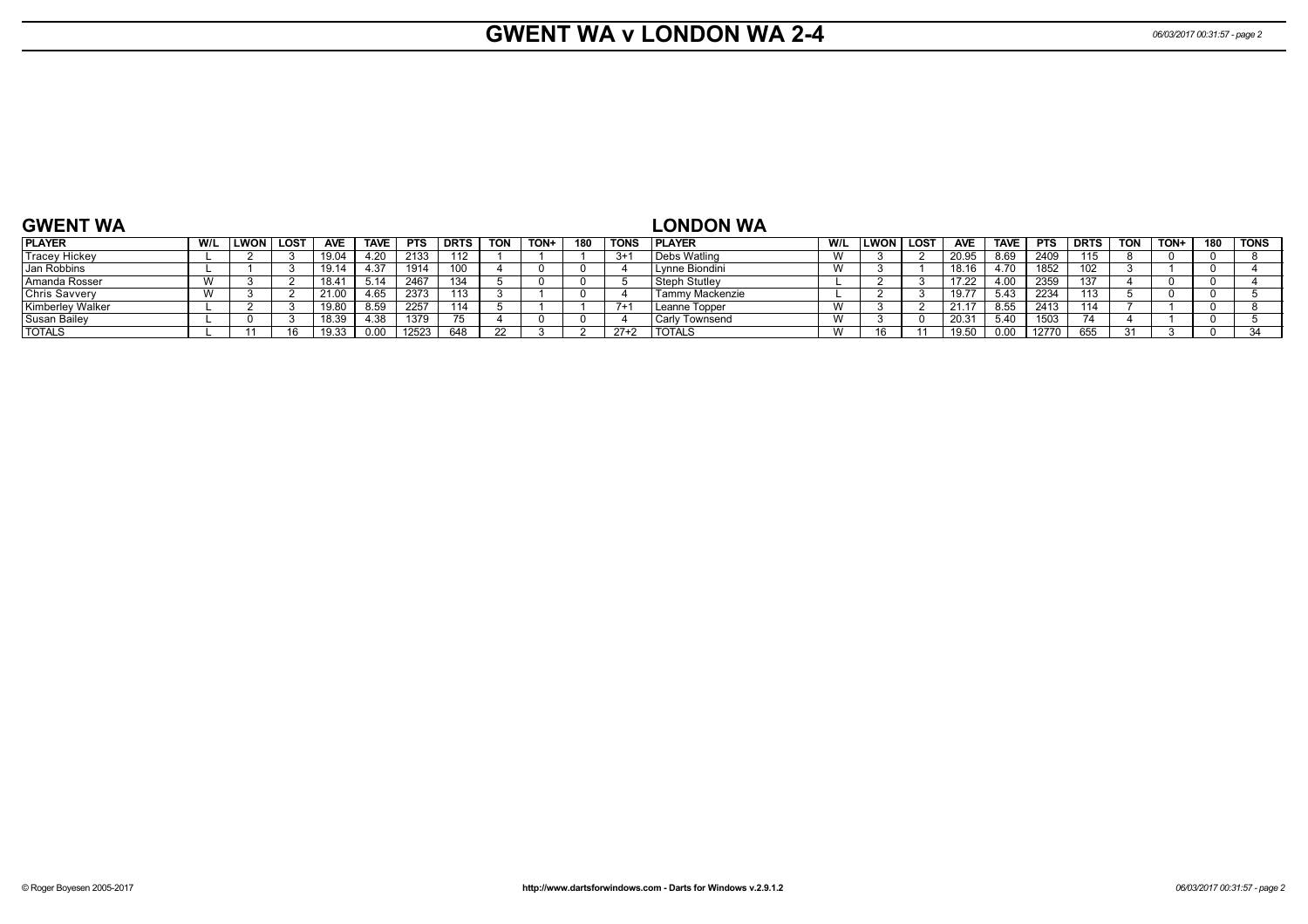# **GWENT MB v LONDON MB 5-7** *06/03/2017 00:32:13 - page 1*

| <b>PLAYER</b><br><b>SET AVE</b>                                                      | LEG <sub>3</sub><br>6<br>9                                                                                  |  | 12 15 18 21 24 27 30 33 36 39 42 45 48 51 54 57 60 DUGS SL                 | <b>PLAYER</b><br>TNS SET AVE                               | LEG <sub>3</sub><br>12 15 18 21 24 27 30 33 36 39 42 45 48 51 54 57 60 DU GS SL<br>6<br>9                   | TNS        |
|--------------------------------------------------------------------------------------|-------------------------------------------------------------------------------------------------------------|--|----------------------------------------------------------------------------|------------------------------------------------------------|-------------------------------------------------------------------------------------------------------------|------------|
| 5.80                                                                                 | $1 \overline{85}$<br>60<br>58 66 35                                                                         |  | 57<br>18 <sup>1</sup>                                                      | 12.35                                                      | 135 85 60 66 54<br>$\vert$ 1<br>81<br> 20 <br>19120                                                         |            |
| 19 <br>GERAINT                                                                       | $\overline{2}$<br>43   140   55   45   58   40   10   0<br>100 I                                            |  | $110$ 2<br>27                                                              | $\left\vert 20\right\vert _{\text{MATT}}$                  | 2   85   42   41   57   100   45   99   16   16<br>26<br>16                                                 |            |
| $1  \bullet  $ DAVIES                                                                | $3   41   100   60   100   33   9   45   27$                                                                |  | 24<br>2                                                                    | WINZAR                                                     | $3   41   60   81   55   60   40   46   58   60$<br>27 60                                                   |            |
|                                                                                      |                                                                                                             |  | 86                                                                         |                                                            |                                                                                                             |            |
| $ 57 ^\text{GWE}$                                                                    | $\overline{4}$                                                                                              |  |                                                                            | $ 88 ^{LON}$                                               | $-4$                                                                                                        |            |
| l 0-3                                                                                | 5 <sup>5</sup>                                                                                              |  |                                                                            |                                                            | $5\overline{5}$                                                                                             |            |
| <b>SET AVE</b><br><b>PLAYER</b>                                                      | $LEG_3$ 6                                                                                                   |  | 9 12 15 18 21 24 27 30 33 36 39 42 45 48 51 54 57 60 DUGSSL<br>TNS         | <b>PLAYER</b><br><b>SET AVE</b>                            | $LEG^{\cdot}$ 3<br>12 15 18 21 24 27 30 33 36 39 42 45 48 51 54 57 60 DUGS SL<br>69                         | <b>TNS</b> |
| 1.35                                                                                 | 1   45   60   81   81   28   95   39   52   0                                                               |  | 20<br>27                                                                   | 5.80                                                       | 60 45 440 100 56 30 0 10<br>60 I<br>$\overline{1}$<br>25<br>10.                                             |            |
| 19                                                                                   | 45 49 55<br>2 81 84 60<br>32                                                                                |  | 21<br>95                                                                   | $ 22 _{\text{LEE}}$                                        | $55 \mid 30 \mid 84$<br>$36$   20<br>$\overline{2}$<br>36<br>10 <sup>7</sup><br>$23$ :                      |            |
| ANDY                                                                                 |                                                                                                             |  |                                                                            |                                                            |                                                                                                             |            |
| $2$ $\bullet$ MILLER                                                                 | 3 26 81 135<br>45 42 59<br>93                                                                               |  | 21<br>20 <sub>1</sub>                                                      | CLIFFORD                                                   | $\overline{\mathbf{3}}$<br>60 60 85 81 61<br>20 54<br>54                                                    |            |
| $ 83 ^\text{GWE}$                                                                    | $\overline{4}$                                                                                              |  |                                                                            | <b>ILON</b>                                                | $\overline{4}$                                                                                              |            |
| $0 - 3$                                                                              | 5 <sup>7</sup>                                                                                              |  |                                                                            |                                                            | $-5$                                                                                                        |            |
| <b>SET AVE</b><br><b>PLAYER</b>                                                      | LEG 3 6 9 12 15 18 21 24 27 30 33 36 39 42 45 48 51 54 57 60 DUGS SL                                        |  | TNS                                                                        | SET AVE<br><b>PLAYER</b>                                   | LEG 3 6 9 12 15 18 21 24 27 30 33 36 39 42 45 48 51 54 57 60 DUGS SL                                        | <b>TNS</b> |
| 4.20                                                                                 | 85   80   85   79   16   16                                                                                 |  | 20 16                                                                      | 3.52                                                       | $100$ 28 58 77 39 60<br>  83  <br>56 <br>$\overline{1}$<br>21                                               |            |
| 25 <br>DAN                                                                           | 2 25 135 96 60 145 30 10                                                                                    |  | 19 10<br>$\sqrt{2}$                                                        | $23$ <sub>MARK</sub>                                       | 2 81 60 115 85 60 90<br>  18  <br>  10   1                                                                  |            |
|                                                                                      |                                                                                                             |  |                                                                            |                                                            |                                                                                                             |            |
| 3 ●<br><b>COLE</b>                                                                   | 3   99   60   92   60   60   90   40                                                                        |  | 21 40                                                                      | GALLAGHER                                                  | $3$   28   46   41   55   59   95<br>21<br> 40 1                                                            |            |
| <b>GWE</b><br>05                                                                     | 4                                                                                                           |  |                                                                            | 128                                                        | $\overline{4}$                                                                                              |            |
| $3-0$                                                                                | $\overline{5}$                                                                                              |  |                                                                            |                                                            | $-5$                                                                                                        |            |
| <b>SET AVE</b><br><b>PLAYER</b>                                                      | LEG 3 6 9 12 15 18 21 24 27 30 33 36 39 42 45 48 51 54 57 60 DUGS SL                                        |  | TNS                                                                        | SET AVE<br><b>PLAYER</b>                                   | LEG 3 6 9 12 15 18 21 24 27 30 33 36 39 42 45 48 51 54 57 60 DUGS SL                                        | <b>TNS</b> |
| 14.80                                                                                | $1 \mid 22 \mid 47 \mid 140 \mid$<br>$140$ 60 $92$                                                          |  | 18 92<br>$\overline{2}$                                                    | 12.00                                                      | 1   70   63   80   36   41                                                                                  |            |
| DALE                                                                                 | $\overline{2}$<br>100 85 85 100 91 40                                                                       |  | 16 40<br>2                                                                 | $ 21 _{\text{BEN}}$                                        | 2   100   41   80   49   96   57<br>  78   1<br>  18                                                        |            |
| $4 • $ RIDLER                                                                        | 3   85   85   85   60   95   51   40                                                                        |  | $\overline{20 40}$                                                         | CHEESEMAN                                                  | $3$   57   100   58   58   72   42<br>18<br>$114$ 1                                                         |            |
|                                                                                      |                                                                                                             |  |                                                                            |                                                            |                                                                                                             |            |
| $\left  83 \right  ^{\text{GWE}}$                                                    | $\overline{4}$                                                                                              |  |                                                                            | 57                                                         | $\overline{4}$                                                                                              |            |
| $3-0$                                                                                | 5                                                                                                           |  |                                                                            | $0-3$                                                      | 5                                                                                                           |            |
| <b>SET AVE</b><br><b>PLAYER</b>                                                      | LEG 3 6 9 12 15 18 21 24 27 30 33 36 39 42 45 48 51 54 57 60 DUGS SL                                        |  | TNS                                                                        | SET AVE<br><b>PLAYER</b>                                   | LEG 3 6 9 12 15 18 21 24 27 30 33 36 39 42 45 48 51 54 57 60 DUGS SL                                        | <b>TNS</b> |
| 3.80                                                                                 | 1   60   43   140   80   98                                                                                 |  | 15<br>80                                                                   | 16.00                                                      | 1 60 85 62 35 99<br>18                                                                                      |            |
| 22<br><b>MIKE</b>                                                                    | 2   85   60   60   55   70   57   43   26                                                                   |  | 24<br>45                                                                   | $ 23 _{NICK}$                                              | 60   45   100   140   60   43   13   40<br>$\overline{2}$<br>22   40                                        |            |
| $5$ $\circ$ GEORGE                                                                   | 3 41 60 100 41 140 39 40                                                                                    |  | $\overline{21}$<br>$40$   2                                                | 5<br>$\bigcirc$ COCKS                                      | 60 40 45 60 44 100 52<br>$\overline{\mathbf{3}}$<br>23 52<br>$\overline{2}$                                 |            |
| $30 \frac{\text{GWE}}{\text{APE}}$                                                   | $\overline{4}$                                                                                              |  |                                                                            | <b>ILON</b>                                                | $\overline{4}$                                                                                              |            |
|                                                                                      | 5 <sup>5</sup>                                                                                              |  |                                                                            |                                                            |                                                                                                             |            |
|                                                                                      |                                                                                                             |  |                                                                            |                                                            |                                                                                                             |            |
|                                                                                      |                                                                                                             |  |                                                                            |                                                            |                                                                                                             |            |
| <b>SET AVE</b><br><b>PLAYER</b>                                                      | LEG 3   6   9   12   15   18   21   24   27   30   33   36   39   42   45   48   51   54   57   60   DUGSSL |  |                                                                            | TNS SET AVE<br><b>PLAYER</b>                               | LEG 3 6 9 12 15 18 21 24 27 30 33 36 39 42 45 48 51 54 57 60 DUGS SL                                        | <b>TNS</b> |
|                                                                                      | 1 41 60 100 92 60 60 81                                                                                     |  | 21                                                                         | 9.40                                                       | $\overline{1}$<br>100 85 85 60 103<br>43<br>$25 \mid$<br>201                                                |            |
| 23                                                                                   | 2   60   100   41   16   82                                                                                 |  | 15<br>202                                                                  |                                                            | 58 43 60 140 140<br>60<br>17 60                                                                             |            |
| <b>ALEC</b>                                                                          |                                                                                                             |  |                                                                            | $\left 28\right _{\text{STEVE}}$                           | $\overline{2}$<br>9412                                                                                      |            |
| $ 6  \bullet$<br>SMALL                                                               | 3   84   100   100   59   96   62                                                                           |  | 18 62                                                                      | <b>O</b> DOUGLAS                                           | $\overline{\mathbf{3}}$<br>140 43 137 26 61<br>15 <sup>1</sup>                                              |            |
| <b>GWE</b><br> 77                                                                    | $4$ 60 95 60 60                                                                                             |  |                                                                            | $151$ <sup>LON</sup>                                       | $58$ 96 97 70<br>$-4$<br>15 <sup>1</sup>                                                                    |            |
| 1-3                                                                                  | 5 <sup>5</sup>                                                                                              |  |                                                                            |                                                            | 5                                                                                                           |            |
| <b>SET AVE</b><br><b>PLAYER</b>                                                      | LEG 3 6 9 12 15 18 21 24 27 30 33 36 39 42 45 48 51 54 57 60 DUGS SL                                        |  | TNS                                                                        | <b>PLAYER</b><br><b>SET AVE</b>                            | LEG 3 6 9 12 15 18 21 24 27 30 33 36 39 42 45 48 51 54 57 60 DUGS SL                                        | <b>TNS</b> |
| 10.50                                                                                | 1   83   85   140   137   56                                                                                |  | 15 56                                                                      | 11.78                                                      | 100 100 45 120<br>l 1<br>36 <sup>1</sup>                                                                    |            |
|                                                                                      | 2 28 140 78<br>135 46 74                                                                                    |  | $18$ 74<br>12                                                              |                                                            | 2 41 60 97 95 60<br>15<br>148                                                                               |            |
| <b>28</b> STEPHEN                                                                    | 3 96 60 95<br>100 118                                                                                       |  | l 15 I<br>$32 \mid 2$                                                      | $\bm{29}$ DANNY<br>FAULKNER                                | 3<br>81 60 95 101 24<br>$17$ 24<br>$\frac{12}{2}$                                                           |            |
| $7  \bullet  $ CAKE                                                                  |                                                                                                             |  | 18                                                                         |                                                            | $\overline{4}$<br>  62   96   140   85   94   24<br>16 24                                                   |            |
|                                                                                      | 4   30   60   140   60   44   97                                                                            |  |                                                                            | $\overline{\textbf{38}}$ LON                               |                                                                                                             |            |
| $\left 53\right ^\text{GWE}$<br>$2 - 3$                                              | 5 59 85 85 40                                                                                               |  | 15<br>$92 \mid 1$                                                          |                                                            | 5<br>140 60 44<br>- 20<br>$16$ :                                                                            |            |
| <b>SET AVE</b><br><b>PLAYER</b>                                                      | LEG <sub>3</sub><br>6                                                                                       |  | 9 12 15 18 21 24 27 30 33 36 39 42 45 48 51 54 57 60 DUGS SL<br><b>TNS</b> | SET AVE<br><b>PLAYER</b>                                   | LEG 3 6 9 12 15 18 21 24 27 30 33 36 39 42 45 48 51 54 57 60 DUGS SL                                        | TNS        |
| 11.37                                                                                | 1 55 59 86 70 121<br> 42 43                                                                                 |  | 25<br>21 I                                                                 | 8.40                                                       | 100 43 100 95 98 20<br>$\overline{1}$<br>45<br>19 20                                                        |            |
|                                                                                      | 121 41 46 100 81 56<br>2 I                                                                                  |  | 18<br>56 2                                                                 |                                                            | $\overline{2}$<br>44 58 100 99 60 100<br>$-40$<br>19 40<br>12                                               |            |
| $24$ ANDREW                                                                          | $16 \mid 40 \mid$<br>3 <sup>1</sup><br>140   180   125                                                      |  | 13 40<br>3+1                                                               | $24$ MICHAEL<br><b>ARTISS</b>                              | $100$ 97 60<br>$\mathbf{3}$<br>12<br>144  2                                                                 |            |
| 8   <b>SEP ASHCROFT</b>                                                              | 4   26   55   58   60   125   22   97   58                                                                  |  | 23 58                                                                      | 8<br><b>LON</b>                                            | 2011<br>29 20<br>24                                                                                         |            |
|                                                                                      |                                                                                                             |  |                                                                            |                                                            | 4   85   140   45   60   83   19                                                                            |            |
| $\left  99 \right ^\text{GWE}$<br>$3 - 2$                                            | 43   24   59  <br>5 <sup>1</sup><br>  47   79   24                                                          |  | $22$ 24                                                                    |                                                            | 60 60 28 45 100<br>5<br>97<br>$14$   1<br>l 97 l<br>21                                                      |            |
| <b>SET AVE</b><br><b>PLAYER</b>                                                      | LEG 3 6 9 12 15 18 21 24 27 30 33 36 39 42 45 48 51 54 57 60 DUGS SL                                        |  | TNS                                                                        | <b>SET AVE</b><br><b>PLAYER</b>                            | $LEG^{\cdot}$ 3<br>6 <sup>°</sup><br><b>9</b><br>12 15 18 21 24 27 30 33 36 39 42 45 48 51 54 57 60 DUGS SL | <b>TNS</b> |
| 10.91                                                                                | 1 58 100 133<br>100                                                                                         |  | $1110 - 3$<br>12                                                           | <b>1</b> 7.78                                              | 44<br>15 44<br>$\overline{1}$<br>۱M<br>$\overline{14}$                                                      |            |
|                                                                                      | $2 \mid 81$<br>140 100 43 87 50                                                                             |  | 17150<br>2                                                                 |                                                            | 100 58 85<br>$\overline{2}$<br>-95 I<br>15 <sup>1</sup><br>$42$   2                                         |            |
| $\left  {\bf 26}\right _{\text{STEVEN}}$<br>$\vert 9 \vert \bullet \vert$ Challenger | 140   40   81   26   60   91   27   18   18<br>$3-1$                                                        |  | 25 18                                                                      | $\left 24\right _{\text{MATTHEW}}$<br>9<br>$\bullet$ FINCH | 5 85 85 87 60 39 60 40 20<br>$\overline{\mathbf{3}}$<br>27<br>20                                            |            |
| <b>GWE</b>                                                                           | 4 177 100 60 101 54 9                                                                                       |  | 17 9<br>$3+1$                                                              |                                                            | 4 60 60 100 45 43<br>15<br>193 1                                                                            |            |
| 68 <br>$3 - 1$                                                                       | $5-1$                                                                                                       |  |                                                                            | <b>129</b>                                                 | 5                                                                                                           |            |
|                                                                                      |                                                                                                             |  |                                                                            |                                                            |                                                                                                             |            |
| <b>SET AVE</b><br><b>PLAYER</b>                                                      | $LEG$ 3<br>6 9 12 15 18 21 24 27 30 33 36 39 42 45 48 51 54 57 60 DUGS SL                                   |  | TNS                                                                        | SET AVE<br>PLAYER                                          | LEG 3<br>$6\overline{6}$<br>12 15 18 21 24 27 30 33 36 39 42 45 48 51 54 57 60 DUGS SL                      | TNS        |
| 3.65                                                                                 | 1   59   26   85   85   60   85   49   32                                                                   |  | 24<br>20                                                                   | 19.03                                                      | 59 100 45 60 60 117 36<br>$\sqrt{24}$<br>22 36                                                              |            |
| $\left\  18 \right\ _\text{PAUL}$                                                    | 2   59   125   36   53   100   80   28   0   20                                                             |  | $\boxed{27}$ $\boxed{20}$<br>-2                                            | $23$ <sub>TONY</sub>                                       | $2$   95   140   60   100   44   27   19   8   0<br>27<br>812                                               |            |
|                                                                                      | $3 \mid 38 \mid 40 \mid 45 \mid 44 \mid 140 \mid 43 \mid 57$                                                |  | 21 <br> 94 1                                                               | <b>O</b> HAMIT                                             | $3   68   100   46   60   97   81   49  $<br>$21$ 49                                                        |            |
| <b>GWE</b><br>69                                                                     | 4   29   66   60   22   60                                                                                  |  | 15<br>264                                                                  | $ 21 ^{LON}$                                               | 4 121 59 100 125 56 40<br>16 40<br>$\overline{5}$                                                           |            |

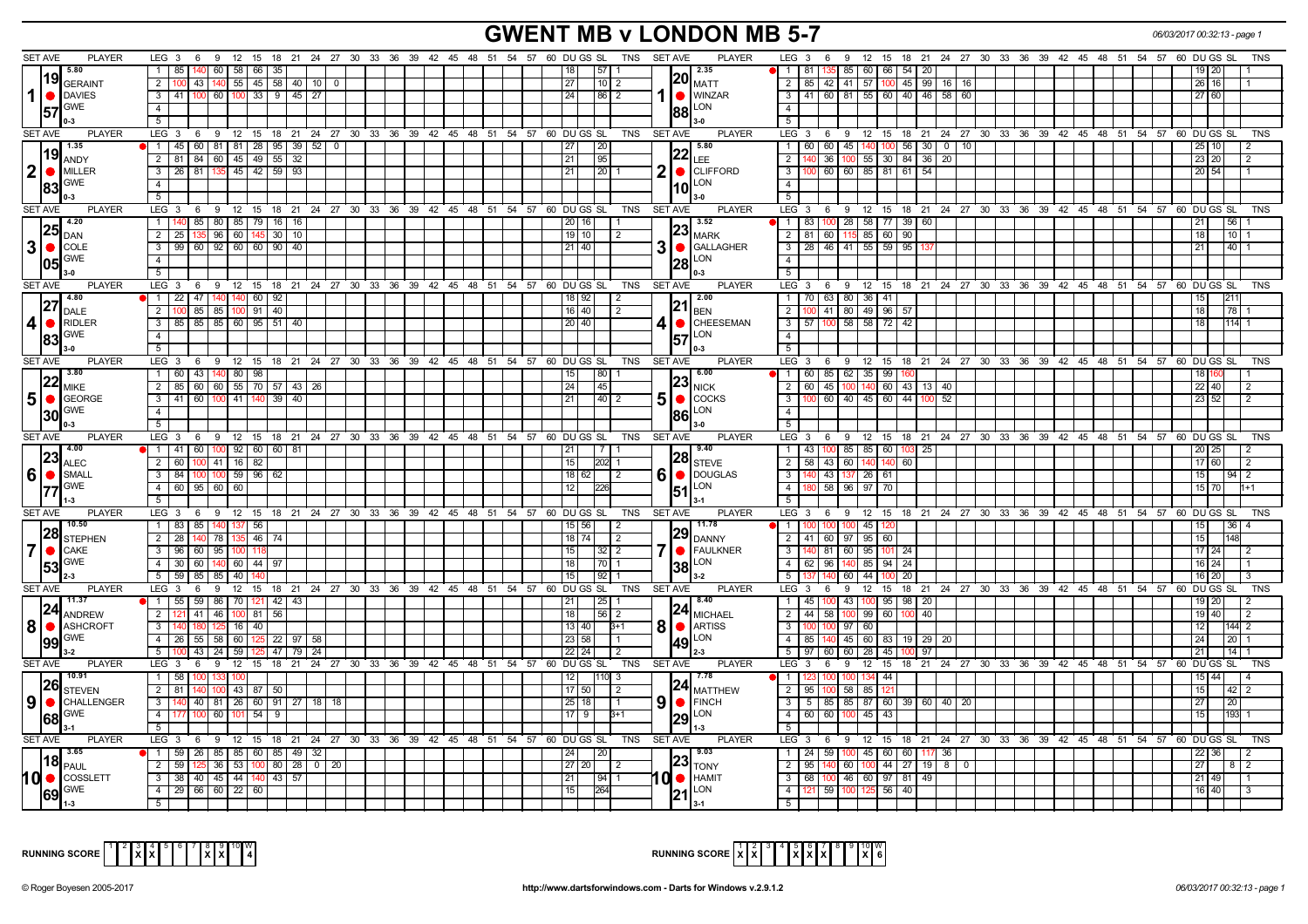# **GWENT MB v LONDON MB 5-7** *06/03/2017 00:32:18 - page 2*

| SET AVE        |                     | <b>PLAYER</b>          | LEG <sub>3</sub> | - 6   |    |         | -12             |              | 18         | 24       | . 27 |                | -30 |  | 33 36 39 | 42 45 48 51          |  | -54  | -57 | 60 DU GS SL |                 |       |    | TNS        | SET AVE        |                     | <b>PLAYER</b>                     | LEG        |         | - 6             | ___             | -12               |              | 18 |                     | -24      | 27 30  |                                  |    | 33 36 39 42 45 48 51 |  |  | - 54 | -57 |  | 60 DU GS SL |                 | <b>TNS</b> |  |
|----------------|---------------------|------------------------|------------------|-------|----|---------|-----------------|--------------|------------|----------|------|----------------|-----|--|----------|----------------------|--|------|-----|-------------|-----------------|-------|----|------------|----------------|---------------------|-----------------------------------|------------|---------|-----------------|-----------------|-------------------|--------------|----|---------------------|----------|--------|----------------------------------|----|----------------------|--|--|------|-----|--|-------------|-----------------|------------|--|
|                | 194                 | l 5.03                 |                  | -89 I | 59 | 55      |                 | $59 \mid 99$ | -81        |          |      |                |     |  |          |                      |  |      |     |             |                 |       | 59 |            |                | 4.76                |                                   |            |         | 30 <sup>1</sup> | 85              |                   |              |    | 32<br>111           |          |        |                                  |    |                      |  |  |      |     |  | 9321        |                 |            |  |
|                |                     | <b>E L</b> JARROD      |                  | -60   |    | 60 I    |                 | )  45        |            | 75 40 40 |      |                |     |  |          |                      |  |      |     |             |                 | 23 40 |    |            |                |                     | <b>I</b> ISTUART                  |            | 85      |                 | 35 I            |                   | $32 \mid 52$ | 44 | 30                  |          |        |                                  |    |                      |  |  |      |     |  |             | 118             |            |  |
|                |                     | <b>IPOWELL</b>         |                  | -99   |    |         |                 | 13   44      | 60 I       | 32 66    |      |                |     |  |          |                      |  |      |     |             | 26              |       |    |            |                | $\blacksquare$      |                                   |            |         |                 |                 |                   | 28   85      | 59 |                     | 38       |        |                                  |    |                      |  |  |      |     |  |             | $\overline{20}$ |            |  |
|                | $14\frac{GWF}{3.1}$ |                        |                  |       |    |         |                 | 42           | 60 l       |          |      |                |     |  |          |                      |  |      |     |             | $\overline{25}$ |       |    |            |                | $74$ <sup>LON</sup> |                                   |            | 66 l    |                 |                 | $44$ 34 26        |              |    | 26<br>21            |          |        |                                  |    |                      |  |  |      |     |  |             | 119             |            |  |
|                |                     |                        |                  |       |    |         |                 |              |            |          |      |                |     |  |          |                      |  |      |     |             |                 |       |    |            |                | $11-3$              |                                   |            |         |                 |                 |                   |              |    |                     |          |        |                                  |    |                      |  |  |      |     |  |             |                 |            |  |
| <b>SET AVE</b> |                     | <b>PLAYER</b>          | LEG :            |       |    |         | 12 <sup>°</sup> |              | $15$ 18 21 |          |      | $24$ $27$ $30$ |     |  |          | 33 36 39 42 45 48 51 |  | - 54 | 57  |             | 60 DU GS SL     |       |    | <b>TNS</b> | <b>SET AVE</b> |                     | <b>PLAYER</b>                     | <b>IFG</b> |         |                 | $\Omega$        |                   |              |    | $12$ $15$ $18$ $21$ |          |        | 24 27 30 33 36 39 42 45 48 51 54 |    |                      |  |  |      | 57  |  | 60 DU GS SL |                 | <b>TNS</b> |  |
|                |                     | $121$ <sup>10.78</sup> |                  |       |    | 43   25 |                 | 60   59      | 44   130   | C G      |      |                |     |  |          |                      |  |      |     |             | 35              |       |    |            |                |                     | $\ $ 21 $\ _{\text{DEAN}}^{7.51}$ |            |         |                 |                 | 39 41 60 1        |              |    |                     | 28 60 88 | 12   0 |                                  | 16 |                      |  |  |      |     |  |             | l 16 l          |            |  |
|                |                     | <b>IZ I</b> ADRIAN     |                  |       |    | -81     |                 | 67           |            |          |      |                |     |  |          |                      |  |      |     |             | 17              |       |    |            |                |                     |                                   |            |         |                 | $\overline{81}$ |                   |              |    |                     |          |        |                                  |    |                      |  |  |      |     |  |             | l 19 l          |            |  |
| 12             |                     | REES                   |                  |       |    |         |                 |              | 60 51      |          |      |                |     |  |          |                      |  |      |     |             | 21              |       |    |            | 2              |                     | COUGHLAN                          |            |         |                 | $\sqrt{97}$     | 64                |              |    | 40                  |          |        |                                  |    |                      |  |  |      |     |  | 91401       |                 |            |  |
|                | $26$ <sub>2-3</sub> |                        |                  |       |    | 83      |                 | 40 59        | 66         |          |      |                |     |  |          |                      |  |      |     |             | $-21$           |       |    |            |                | $48_{3.2}^{LON}$    |                                   |            | 45   64 |                 | $\vert$ 43      |                   | $58$ 87      | 97 |                     | 55       |        |                                  |    |                      |  |  |      |     |  | 24 52       |                 |            |  |
|                |                     |                        |                  |       |    |         |                 |              |            |          |      |                |     |  |          |                      |  |      |     |             | 21              |       |    |            |                |                     |                                   |            | 40 I    |                 |                 | $55 \mid 93 \mid$ |              |    | 102<br>12           |          |        |                                  |    |                      |  |  |      |     |  | 21 12       |                 |            |  |

| <b>IOP</b>           | $1.01 - 0.720$<br><b>Dale</b><br>≅кіпік<br>r 27.8 | lOF         | ulknor 20.2<br>Dann<br>uinier 49.30                                                              |
|----------------------|---------------------------------------------------|-------------|--------------------------------------------------------------------------------------------------|
| <b>RUNNING SCORE</b> | $11112$ W.<br>l x I<br>$\ x\ x\ $<br>IXIXI        | <b>DUMB</b> | ∣/∎∨<br>$\sim$ 000 $\sim$<br>. <i>. .</i><br>.<br>.<br>NG SLURE<br>.<br>8 A B<br>. <b>.</b><br>. |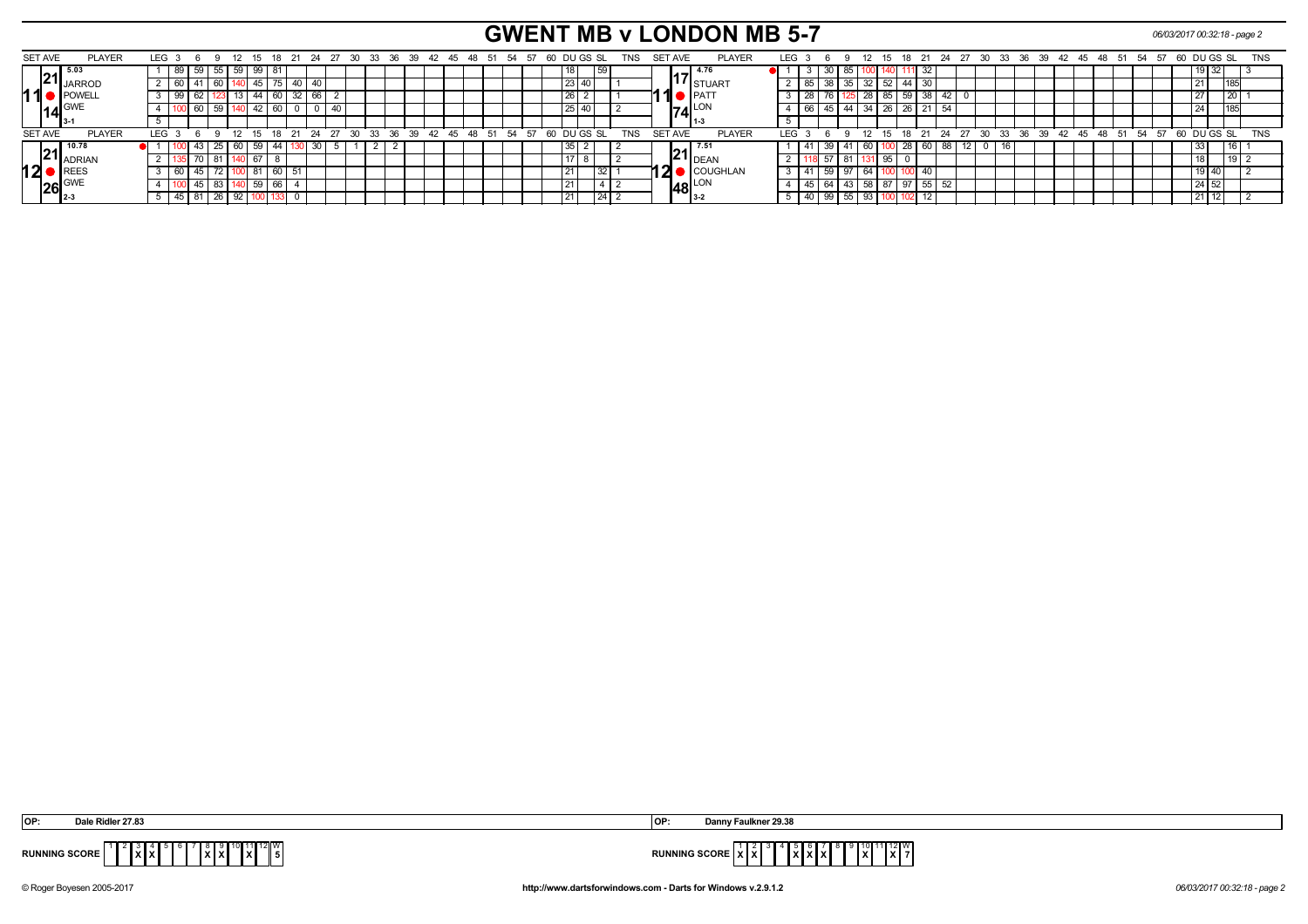# **GWENT MB v LONDON MB 5-7** *06/03/2017 00:32:19 - page 3*

| <b>GWENT MB</b>      |                 |        |      |            |             |            |             |            |        |     |             | <b>LONDON MB</b>       |     |      |             |            |             |            |             |            |      |     |             |
|----------------------|-----------------|--------|------|------------|-------------|------------|-------------|------------|--------|-----|-------------|------------------------|-----|------|-------------|------------|-------------|------------|-------------|------------|------|-----|-------------|
| <b>IPLAYER</b>       | W/L             | LWON l | LOST | <b>AVE</b> | <b>TAVE</b> | <b>PTS</b> | <b>DRTS</b> | <b>TON</b> | $TON+$ | 180 | <b>TONS</b> | <b>IPLAYER</b>         | W/L | LWON | <b>LOST</b> | <b>AVE</b> | <b>TAVE</b> | <b>PTS</b> | <b>DRTS</b> | <b>TON</b> | TON+ | 180 | <b>TONS</b> |
| Geraint Davies       |                 |        |      | 19.57      | 5.80        | 1350       | 69          |            |        |     |             | Matt Winzar            |     |      |             | 20.88      | 2.35        | 1503       |             |            |      |     |             |
| Andy Miller          |                 |        |      | 19.83      | .35         | 1368       | 69          |            |        |     |             | Lee Clifford           |     |      |             | 22.10      | 5.80        | 1503       | 68          |            |      |     |             |
| Dan Cole             | ٧V              |        |      | 25.05      | 4.20        | 1503       | 60          |            |        |     |             | Mark Gallagher         |     |      |             | 23.28      | 3.52        | 1397       | 60          |            |      |     |             |
| Dale Ridler          | W               |        |      | 27.83      | 4.80        | 1503       | 54          |            |        |     |             | Ben Cheeseman          |     |      |             | 21.57      | 2.00        | 1100       |             |            |      |     |             |
| Mike George          |                 |        |      | 22.30      | 3.80        | 1338       | 60          |            |        |     |             | Nick Cocks             |     |      |             | 23.86      | 6.00        | 1503       | 63          |            |      |     |             |
| Alec Small           |                 |        |      | 23.77      | 4.00        | 1569       | 66          |            |        |     |             | Steve Douglas          |     |      |             | 28.51      | 9.40        | 1910       | 67          |            |      |     | $7 + 1$     |
| Stephen Cake         |                 |        |      | 28.53      | 10.50       | 2311       | 81          |            |        |     |             | Danny Faulkner         |     |      |             | 29.38      | 11.78       | 2321       | 79          |            |      |     | 10          |
| Andrew Ashcroft      | W               |        |      | 24.99      | 11.37       | 2424       | 97          |            |        |     | $9 + 1$     | <b>Michael Artiss</b>  |     |      |             | 24.49      | 8.40        | 2327       | 95          |            |      |     |             |
| Steven Challenger    | $\lambda$<br>vv |        |      | 26.68      | 10.91       | 1894       |             |            |        |     | $9 + 1$     | <b>I</b> Matthew Finch |     |      |             | 24.29      | 7.78        | 1749       |             |            |      |     |             |
| <b>Paul Cosslett</b> |                 |        |      | 18.69      | 3.65        | 1626       | 87          |            |        |     |             | Tony Hamit             |     |      |             | 23.21      | 9.03        | 1996       | 86          |            |      |     |             |
| Jarrod Powell        | W               |        |      | 21.14      | 5.03        | 1945       | 92          |            |        |     |             | <b>Stuart Patt</b>     |     |      |             | 17.74      | 4.76        | 1614       |             |            |      |     |             |
| Adrian Rees          |                 |        |      | 21.26      | 10.78       | 2445       | 115         |            |        |     |             | Dean Coughlan          |     |      |             | 21.48      | 7.51        | 2470       | 115         |            |      |     |             |
| <b>TOTALS</b>        |                 |        |      | 23.10      | 0.00        | 21276      | 921         | 40         |        |     | $62 + 2$    | <b>TOTALS</b>          |     |      |             | 23.28      | 0.00        | 21393      | 919         | 54         |      |     | 68+1        |

#### **GWENT MB**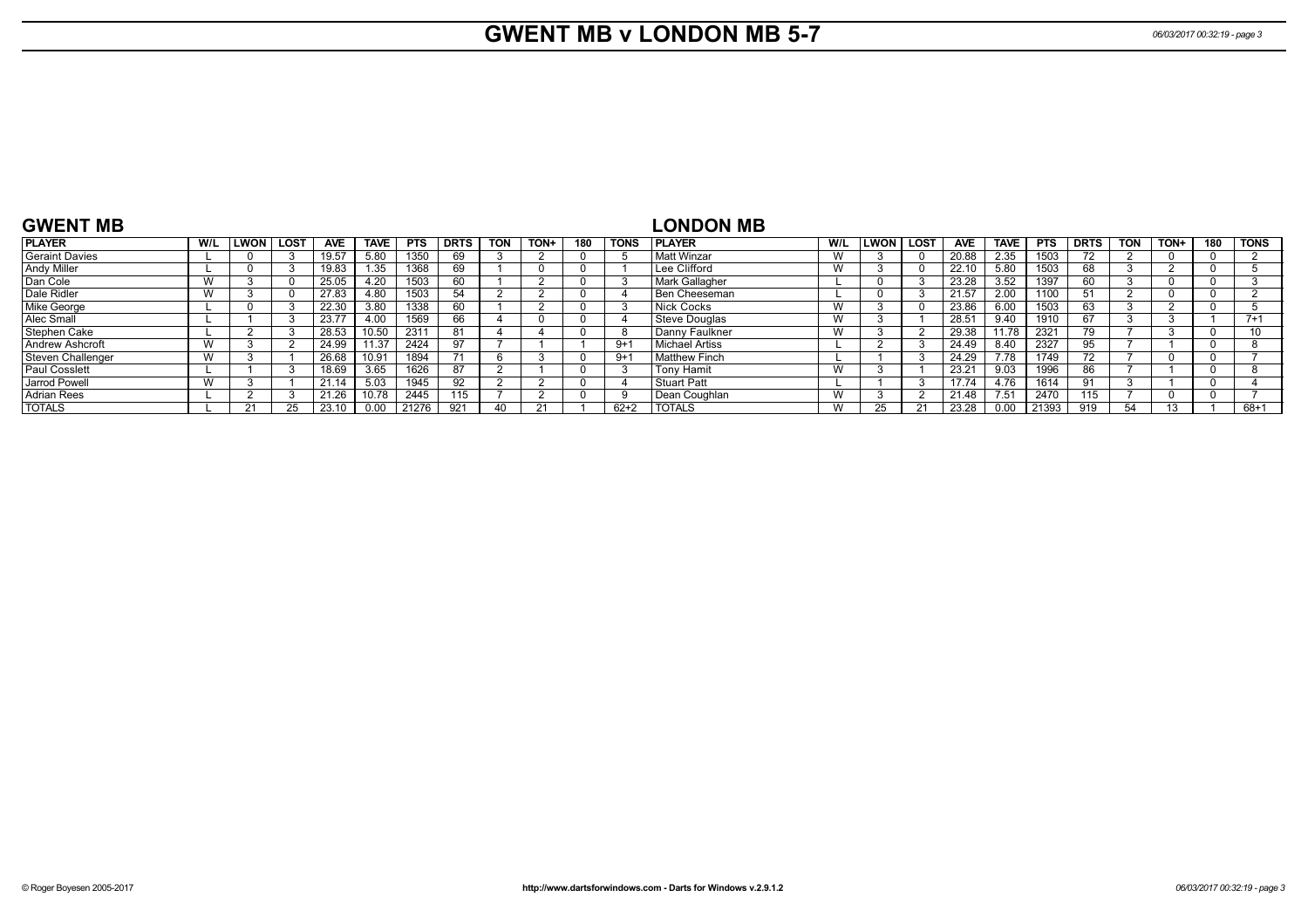# **GWENT WB v LONDON WB 3-3** *06/03/2017 00:32:27 - page 1*

| <b>PLAYER</b>                   |                                                                  |                                            |                                         |                                                  |                                    |                                                                                                                                                                                                                                    | <b>TNS</b> |
|---------------------------------|------------------------------------------------------------------|--------------------------------------------|-----------------------------------------|--------------------------------------------------|------------------------------------|------------------------------------------------------------------------------------------------------------------------------------------------------------------------------------------------------------------------------------|------------|
| <b>SET AVE</b>                  | LEG <sub>3</sub><br>- 6<br>-9<br>12 15<br>- 18                   | 21 24<br>27<br>30 33                       |                                         | 36 39 42 45 48 51 54 57 60 DUGS SL<br>TNS        | <b>SET AVE</b><br><b>PLAYER</b>    | 27 30 33 36 39 42 45 48 51 54 57 60 DU GS SL<br>LEG <sub>3</sub><br>18 21 24<br>12<br>- 15<br>- 6<br>-9                                                                                                                            |            |
| 5.57<br> 15                     | 26<br>1   41<br>45<br>36                                         | 39<br>40 20<br>45<br>26 I<br>l 41          | 20                                      | $39$ 20                                          | 15.01<br>$114$ <sub>LISA</sub>     | 25 <sub>1</sub><br>55<br>29<br>38<br>58<br>27<br>37<br>60<br>28<br> 36 <br>41<br>$42 \mid 3$<br>39<br>$\overline{22}$                                                                                                              |            |
| <b>KERRY</b>                    | 2 <sup>1</sup><br>5<br>24<br>66<br>5                             | $64$ 59 $28$<br>65                         |                                         | 33<br>25                                         |                                    | $\overline{2}$<br>58<br>39<br>43<br>24<br>$32 \mid 6$<br>85<br>$\overline{0}$<br>6<br>$\overline{\phantom{0}}$<br>6                                                                                                                |            |
| $1$ $\bullet$<br>BEYNON         | 66<br>28<br>$45$   97<br>60                                      | 24                                         |                                         | 22 24                                            | <b>DUNFORD</b>                     | 60<br>45<br>$20 \mid 23$<br>24  <br>3<br>15 <sub>1</sub><br>21<br>26 I<br>170                                                                                                                                                      |            |
| <b>GWE</b><br> 10               | 41<br>43<br>$36$ 51 83<br>30                                     | $55$   23   62<br>18 0                     | $\mathbf{0}$<br>-9                      | 42<br>9                                          | $\textsf{I}02\vert^\textsf{LON}$   | 26<br>$22$ 37<br>40 16<br>45<br>24<br>$0 \mid 24$<br>$\overline{4}$<br>81<br>45<br>41<br>$\begin{array}{c} 1 & 0 \end{array}$<br>$\overline{\mathbf{0}}$<br>16                                                                     |            |
|                                 | 36<br>26<br>21<br>-24                                            | $10$ 56<br>13.                             |                                         | 10<br>27                                         |                                    | $\overline{77}$<br>$30 \mid 40$<br>5<br>28<br>41<br>41<br>60<br>45<br>40<br>81<br>43 I<br>45                                                                                                                                       |            |
| <b>SET AVE</b><br><b>PLAYER</b> | LEG <sub>3</sub><br>12<br>15<br>-18                              | 24<br>33 36 39<br>21<br>27<br>$30^{\circ}$ | $42^{\circ}$<br>45 48 51                | 60 DU GS SL<br>54<br>57<br><b>TNS</b>            | <b>SET AVE</b><br><b>PLAYER</b>    | $^{\circ}$ 24<br>$^{\circ}$ 27<br>33 36<br>39 42 45 48 51 54<br>57<br>DU GS SL<br>LEG <sup>®</sup><br>21<br>$30^{\circ}$<br>60<br>12<br>15<br>18<br>- 3                                                                            | <b>TNS</b> |
| 5.40<br> 16                     | 22<br>80 I<br>l 33<br>26 I<br>45   45   26                       | -41                                        |                                         | 183<br>24                                        | ▌ 3.19                             | 38 <sup>1</sup><br>78<br>$60$   20<br>22 20<br>41   45                                                                                                                                                                             |            |
| <b>RACHEL</b>                   | 9<br>$41$ 81<br>2 <sup>1</sup><br>40<br>81                       | 60 81 33 73 0<br>$0$ 0                     | $\cdot$ 0 $\cdot$                       | $\overline{2}$<br>39                             | $116$ $_{\rm MANDY}$               | 60   43   16   31   0   11   1  <br>$40 \mid 4 \mid$<br>60<br>60 45<br>45<br>2<br>65 I<br>60<br>$\overline{4}$                                                                                                                     |            |
| 2 <sup>1</sup><br>PARNEL        | $60 \mid 35$<br>3 <sup>1</sup><br>26<br>85<br>-41                | 54                                         |                                         | 24 54                                            | SOLOMONS                           | $26 \mid 80$<br>41 66 60 30 33<br>21 <sup>1</sup><br>3                                                                                                                                                                             |            |
| <b>GWE</b><br>lool              | 26<br>60 66 22 85 42 20 8 32                                     |                                            |                                         | 29 32                                            | $39$ <sup>LON</sup> <sub>2-3</sub> | $\overline{5}$<br>$\overline{4}$<br>$43 \mid 81$<br>60 41 60 85 45 70 0<br>30 <sup>1</sup><br>l 11                                                                                                                                 |            |
| $3 - 2$                         | 60<br>$26   60   0$<br>$5 \mid 66$<br>1001                       | $81$ 0 8                                   |                                         | $29$ 8                                           |                                    | $24 \mid 58$<br>60<br>$62$   28  <br>$\overline{22}$<br>27<br>$\overline{140}$<br>5<br>$46 \mid 61$                                                                                                                                |            |
| <b>SET AVE</b><br><b>PLAYER</b> | 12<br>LEG 3<br>6<br>15<br>18<br>9                                | 24<br>27<br>30<br>33<br>36<br>21           | 39<br>$42^{\circ}$<br>$-45$<br>48<br>51 | DU GS SL<br>54<br><b>TNS</b><br>57<br>60         | <b>SET AVE</b><br><b>PLAYER</b>    | 27<br>60 DU GS SL<br>12<br>21<br>24<br>36<br>39<br>54<br>LEG 3<br>15<br>30<br>$33^\circ$<br>42 45 48 51<br>57<br>6                                                                                                                 | TNS        |
| 2.00                            | $45 \mid 83 \mid$<br>1 30<br> 30 60<br>30<br>43                  |                                            |                                         | 180<br> 21                                       | 5.95                               | 23 40<br>60 I<br>-81<br>-81<br>41<br>-81<br>$\blacksquare$<br>40                                                                                                                                                                   |            |
| 15 <br><b>NATALIE</b>           | 45<br>30<br>$29 \mid 40 \mid 36$<br>2 <sup>1</sup><br>22<br>43 I | 45 21 45 67 66 0                           | $6 \mid 6$<br>$^{\circ}$<br>$\circ$ 1   | 51<br>6                                          | <b>16</b> SHAZ                     | 48<br>$\overline{2}$<br>26<br>$41 \mid 64 \mid 20 \mid 39 \mid 0 \mid 0 \mid 16 \mid 0 \mid 0$<br>$\begin{array}{c c c c c} \hline \textbf{1} & 4 & 1 \end{array}$<br>36 <sup>1</sup><br>43<br>$\sqrt{25}$<br>52<br>$\overline{0}$ |            |
| 3 <sup>1</sup><br><b>TUCKER</b> | 60<br>$44 \mid 80 \mid 62$<br>55<br>60<br>3 <sup>1</sup>         | $32$ 0                                     |                                         | 27<br>$\overline{8}$                             | <b>DEBOO</b><br>3<br>COSTELLO      | $29$ 78<br>26<br>26<br>13<br>30 78<br>3<br>221<br>$45 \mid 81$<br>$100$ 81                                                                                                                                                         |            |
| <b>GWE</b><br>105               | 41<br>$55 \mid 45 \mid 45$<br>4   65  <br>26<br>85               | $47$ 52 40                                 |                                         | 30 40                                            | 54 LON                             | $\overline{4}$<br>$-45$<br> 43 85 45<br>$26 \mid 97$<br>27<br>$\overline{20}$<br>60<br>60<br>20                                                                                                                                    |            |
| $2 - 3$                         | 66<br>$55$ 90 74<br>$5 \mid 41$<br>15                            |                                            |                                         | 21<br>$\overline{60}$                            | " 3-2                              | $\overline{24}$<br>$20 \mid 20$<br>22 20<br>5<br>120 61<br>40<br>76                                                                                                                                                                |            |
| <b>SET AVE</b><br><b>PLAYER</b> | LEG <sup>3</sup><br>12<br>- 6<br>9<br>15<br>18                   | 21<br>24<br>27 30                          | 33 36 39 42 45 48 51 54 57              | 60 DUGS SL<br><b>TNS</b>                         | <b>SET AVE</b><br><b>PLAYER</b>    | 27<br>30 33 36 39 42 45 48 51 54 57 60 DUGS SL<br>LEG 3<br>12<br>24<br>9<br>15<br>18<br>21<br>-6                                                                                                                                   | <b>TNS</b> |
| 2.00                            | 39<br>85<br>26<br>45 60                                          | $85$   26   27<br>40                       |                                         | 31 40                                            | 1.25                               | 92<br>92<br>11<br>97<br>42<br>$\overline{1141}$<br>21<br>30<br>$\mathbf 0$<br>0                                                                                                                                                    |            |
| 14 <br><b>JESSICA</b>           | $\overline{2}$<br>60<br>$40$ 45 43<br>45<br>15 I                 | $85$ 0 34<br>$0$   0                       |                                         | 36<br> 34                                        | $\textsf{13}\vert_\textsf{JANE}$   | 39 38<br>20<br>$21 \mid 29$<br>83<br>45 41 34<br>50<br>31   41<br>38<br>66<br>2                                                                                                                                                    |            |
| 4   BONNER                      | $\overline{77}$<br>$60$ 32<br>60<br>29<br>14<br>3 I<br>45        | $60$   11   31<br>$32$ 22 28               |                                         | $39$ 28                                          | BIGGS                              | 36<br>98<br>26<br>3<br>40<br>70 85<br>85<br>$\overline{4}$<br>81<br>$\overline{0}$<br>8<br>0 <sup>1</sup><br>$^{\circ}$<br>$\overline{4}$                                                                                          |            |
| <b>GWE</b><br>43                | 60   60   87<br>45<br>30<br>37<br>60                             | 27   9   50<br>$32$ 0                      |                                         | 36<br>$\overline{4}$                             | 96 LON                             | 60<br>60<br> 60 35<br>30 26 45 58<br>$40$ 0<br>$38 \mid 8 \mid$<br>39 <sup>1</sup><br>40<br>8                                                                                                                                      |            |
|                                 | 45<br>40<br>60<br>60                                             | 26<br>40<br>75   10                        |                                         | 29 40                                            | 12-3                               | 26<br>37<br>55<br>5<br>30 <sub>1</sub><br>85<br>$45 \mid 66$<br>27<br>1113                                                                                                                                                         |            |
| <b>SET AVE</b><br><b>PLAYER</b> | 12<br>LEG <sup>3</sup><br>- 6<br>15<br>18<br>9                   | 24<br>27<br>30<br>$33^\circ$<br>21         |                                         | 36 39 42 45 48 51 54 57 60 DUGS SL<br><b>TNS</b> | <b>SET AVE</b><br><b>PLAYER</b>    | 27<br>36 39 42 45 48 51 54 57 60 DUGS SL<br>$LEG^{\cdot}$ 3<br>$\cdot$ 24<br>30<br>$33^\circ$<br>6<br>9<br>12<br>15<br>18<br>21                                                                                                    | <b>TNS</b> |
| 4.52                            | 26<br>60<br>83<br>43<br>45 l                                     | $31 \mid 32 \mid 30$<br>19<br>100          |                                         | 33<br>13                                         | 6.47                               | 60<br>60 I<br>$\overline{21}$<br>32<br>42<br>80<br>35 14 <br>41<br>45<br>$\mathbf 0$<br>6<br>14                                                                                                                                    |            |
| $\bm{15}$ HANNAH                | 45<br>42<br>42<br>41                                             | 40<br>$26$ 0 30<br>$0$ 0                   | 0 <sup>1</sup><br>- 0                   | 42<br>10 <sup>1</sup>                            | 15 <sub>NIKKI</sub>                | $32 \mid 26 \mid$<br>60 I<br>40 59 <br>$\overline{20}$<br>$15 \mid 3 \mid$<br>$41$   2<br>40<br>41                                                                                                                                 |            |
| 5 <br>$\bullet$ MEEK            | 43<br>$3 \mid 81$<br>80<br>41                                    | 32<br>127                                  |                                         | 22<br>32                                         | 5<br>PATTEM                        | 80<br>95<br>$60$ 59<br>$\overline{58}$<br>45<br>$41$   41<br>24 <sub>1</sub><br>3<br>22                                                                                                                                            |            |
| <b>GWE</b><br>68                | 85<br>60 83<br>81<br>60                                          | 0 1 1 0 1 4                                |                                         | $30 \mid 4$                                      | $\left 29\right ^{LON}$            | $116$ 4<br>$\overline{22}$<br>27 <sup>1</sup><br>$\overline{4}$<br>0 <sup>1</sup><br>$\mathbf{0}$<br>-9                                                                                                                            |            |
| l 2-3                           | 45<br>24<br>66<br>5 <sup>1</sup>                                 | $26$ 61 58<br>60                           |                                         | 30<br> 20                                        | 3-2                                | 38<br>12<br>$32 \mid 8$<br>5<br>60<br>60 I<br>41<br>-81<br>$\overline{\mathbf{0}}$<br>8                                                                                                                                            |            |
| <b>SET AVE</b><br><b>PLAYER</b> | LEG <sub>3</sub>                                                 | 36<br>27<br>30<br>33<br>24                 | 39<br>$42$ 45 48 51                     | 60 DUGS SL<br><b>TNS</b><br>54<br>57             | <b>SET AVE</b><br><b>PLAYER</b>    | 36<br>39<br>LEG <sup>'</sup><br>27<br>30<br>33<br>42 45 48<br>54<br>57<br>60 DU GS SL<br>-24<br>51                                                                                                                                 | <b>TNS</b> |
| 5.41                            | 55<br>28                                                         | 78                                         |                                         | 78                                               | 5.96                               | $\overline{140}$<br>60<br>42 <br>38<br>18                                                                                                                                                                                          |            |
| 17<br>CERI                      | 2 <sup>1</sup><br>41<br>36<br>55<br>43<br>121                    | 95<br>20<br>10<br>$\mathbf 0$              |                                         | 30<br>10                                         | DEE                                | 81<br>$41$ 12 61<br>$32 \mid 14 \mid$<br>$\overline{2}$<br>60<br>45 I<br>40<br>6 <sup>1</sup><br>14                                                                                                                                |            |
| <b>6</b><br>STEPHENS            | 25<br>30<br>41<br>$45 \mid 41$<br>60<br>45                       | -34                                        |                                         | 27 34<br>$1 + 1$                                 | 6<br>BELCHER                       | 36<br> 36 <br>95<br>83   81<br>$\overline{4}$<br>24  <br>3<br>9                                                                                                                                                                    |            |
| <b>GWE</b><br> 34               | 45<br>66 43<br>85 60 95 47                                       | $25$ 17 14<br>$2$ 0                        | $\overline{2}$                          | $37$   2                                         | 04 LON                             | 55<br>140 56<br>1211<br>$\overline{28}$<br>45<br>45<br>83 41<br>39<br>$\overline{4}$<br>6<br>$\overline{\circ}$<br>l 0 l<br>$\mathbf 0$<br>$\mathbf{0}$                                                                            |            |
|                                 |                                                                  |                                            |                                         |                                                  |                                    | 5                                                                                                                                                                                                                                  |            |
|                                 |                                                                  |                                            |                                         |                                                  |                                    |                                                                                                                                                                                                                                    |            |

 **OP: Ceri Stephens 17.34 OP: Shaz Deboo Costello 16.54**

 $\sqrt[12]{x}$  $\frac{3}{x}$   $\begin{bmatrix} 5 \\ \text{X} \end{bmatrix}$   $\begin{bmatrix} 0 \\ 3 \end{bmatrix}$ 



**RUNNING SCORE**